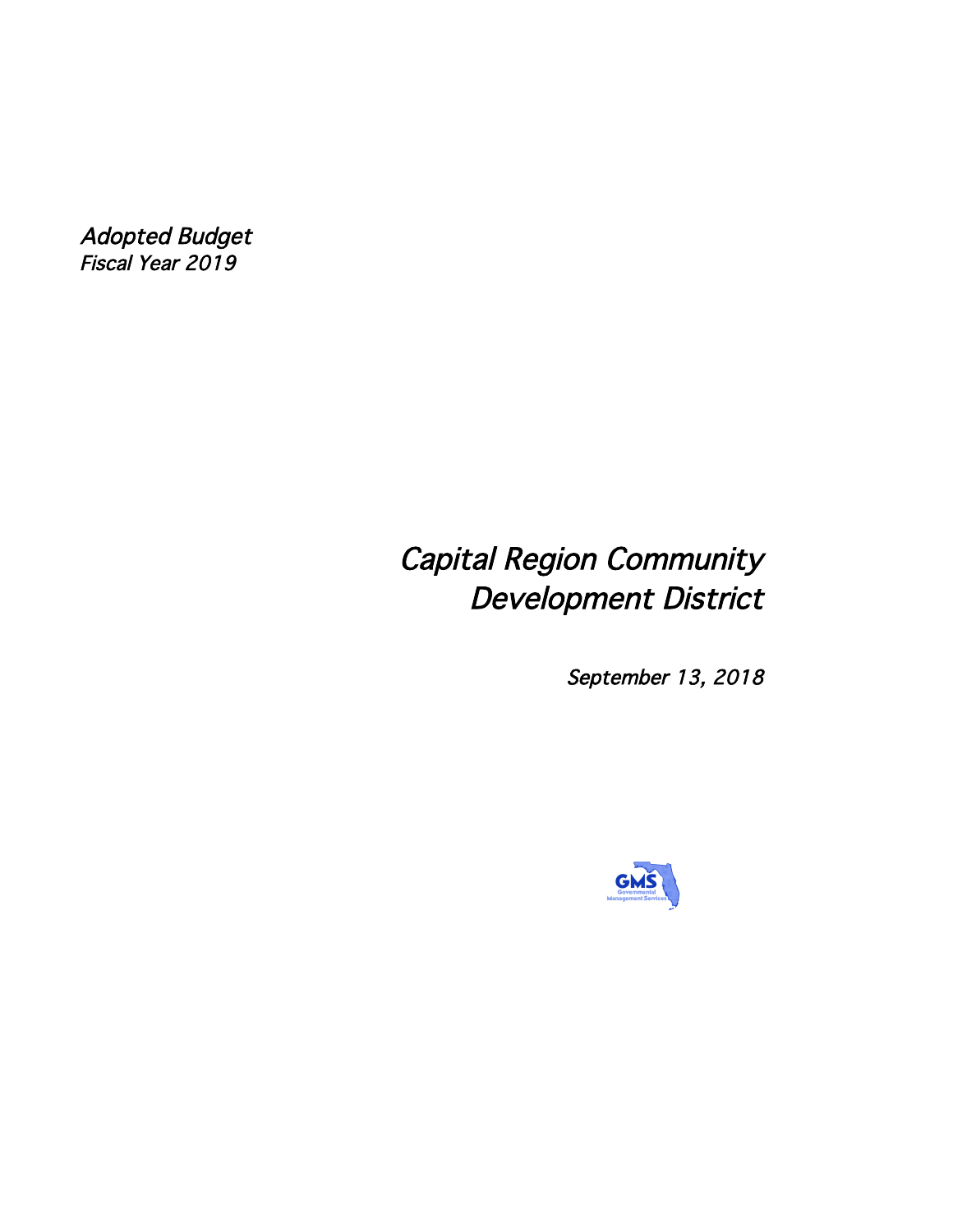## *Capital Region Community Development District*

### *TABLE OF CONTENTS*

| <b>General Fund</b>                   |            |
|---------------------------------------|------------|
| <b>Budget</b>                         | Page 1 - 2 |
| Per Unit Assessment - Schedule        | Page 3-4   |
| <b>Narrative</b>                      | Page 5 - 9 |
| <b>Capital Reserve Fund</b>           |            |
| <b>Budget</b>                         | Page 10    |
| Debt Service Fund                     |            |
| Series 2008                           |            |
| <b>Budget</b>                         | Page 11    |
| Series 2011A1/A2                      |            |
| <b>Budget</b>                         | Page 12    |
| <b>Amortization Schedule - 2011A1</b> | Page 13    |
| Series 2013A                          |            |
| <b>Budget</b>                         | Page 14    |
| <b>Amortization Schedule - 2013A</b>  | Page 15    |
| <b>Series 2018A1</b>                  |            |
| <b>Budget</b>                         | Page 16    |
| Amortization Schedule - 2018A1        | Page 17    |
| <b>Series 2018A2</b>                  |            |
| <b>Budget</b>                         | Page 18    |
| <b>Amortization Schedule - 2018A2</b> | Page 19    |
|                                       |            |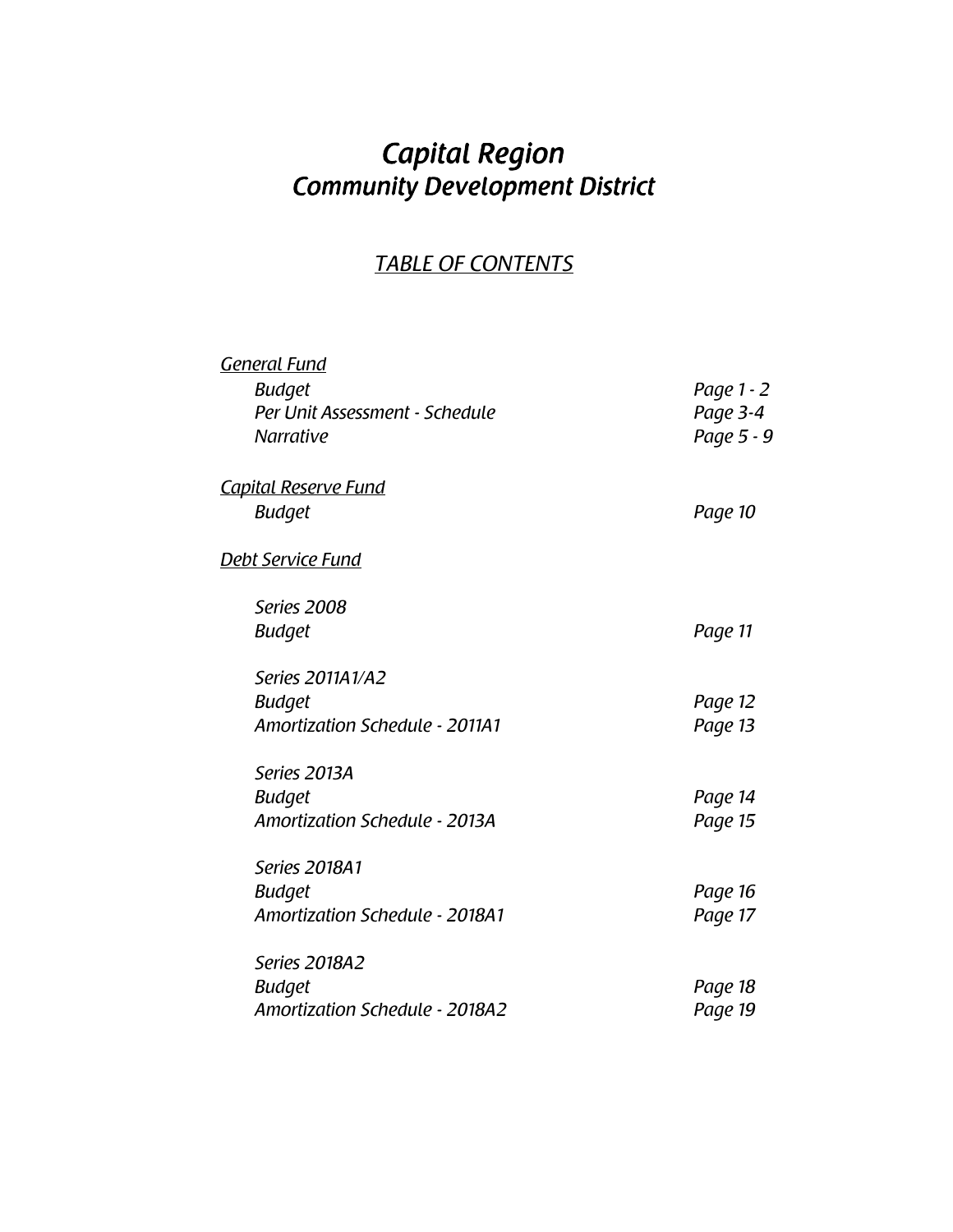Community Development District General Fund

| <b>Description</b>                              | Adopted<br><b>Budget</b><br>FY 2018 | <b>Actual</b><br>Thru<br>7/31/18 | Projected<br><b>Next</b><br>2 Months | <b>Total</b><br>Projected<br>9/30/18 | Adopted<br><b>Budget</b><br>FY 2019 |
|-------------------------------------------------|-------------------------------------|----------------------------------|--------------------------------------|--------------------------------------|-------------------------------------|
| Revenues                                        |                                     |                                  |                                      |                                      |                                     |
| Special Assessment - On Roll                    | \$1,133,370                         | \$1,139,426                      | \$0                                  | \$1,139,426                          | \$1,133,370                         |
| Special Assessment - Direct - St Joe            | \$432,943                           | \$320,910                        | \$112,033                            | \$432,943                            | \$432,943                           |
| Special Assessment - Off Roll                   | \$0                                 | \$20,824                         | \$0                                  | \$20,824                             | \$0                                 |
| Special Assessment - Southwood House Parcel (1) | \$0                                 | \$0                              | \$0                                  | \$0                                  | \$942                               |
| Interest Income/Misc. Revenue                   | \$1,456                             | \$13,269                         | \$500                                | \$13,769                             | \$1,500                             |
| <b>Emergency Management - Hurricane</b>         | \$0                                 | \$39,068                         | \$0                                  | \$39,068                             | \$0                                 |
| <b>Carry Forward Surplus</b>                    | \$51,959                            | \$29,368                         | \$0                                  | \$29,368                             | \$34,098                            |
| Carry Forward Surplus - Recreation (2)          | \$0                                 | \$231,457                        | \$0                                  | \$231,457                            | \$231,457                           |
| <b>TOTAL REVENUES</b>                           | \$1,619,727                         | \$1,794,323                      | \$112,533                            | \$1,906,856                          | \$1,834,311                         |
| Expenditures                                    |                                     |                                  |                                      |                                      |                                     |
| Administrative                                  |                                     |                                  |                                      |                                      |                                     |
| <b>Supervisor Fees</b>                          | \$12,000                            | \$8,400                          | \$1,000                              | \$9,400                              | \$12,000                            |
| <b>FICA</b>                                     | \$918                               | \$705                            | \$77                                 | \$781                                | \$918                               |
| Engineering                                     | \$30,000                            | \$20,532                         | \$9,468                              | \$30,000                             | \$30,000                            |
| Arbitrage                                       | \$3,750                             | \$0                              | \$3,600                              | \$3,600                              | \$3,750                             |
| Dissemination                                   | \$7,300                             | \$5,831                          | \$1,167                              | \$6,998                              | \$7,300                             |
| Attorney                                        | \$40,000                            | \$67,210                         | \$10,000                             | \$77,210                             | \$40,000                            |
| Annual Audit                                    | \$4,000                             | \$4,000                          | \$0                                  | \$4,000                              | \$4,000                             |
| Annual Report                                   | \$500                               | \$0                              | \$500                                | \$500                                | \$500                               |
| <b>Trustee Fees</b>                             | \$14,000                            | \$13,613                         | \$0                                  | \$13,613                             | \$14,000                            |
| Assessment Roll Services                        | \$11,500                            | \$11,500                         | \$0                                  | \$11,500                             | \$11,500                            |
| <b>Management Fees</b>                          | \$48,620                            | \$40,517                         | \$8,103                              | \$48,620                             | \$48,620                            |
| Information Technology                          | \$2,800                             | \$2,333                          | \$467                                | \$2,800                              | \$2,800                             |
| Record Storage                                  | \$150                               | \$0                              | \$150                                | \$150                                | \$150                               |
| Travel & Per Diem                               | \$3,500                             | \$2,048                          | \$950                                | \$2,998                              | \$3,500                             |
| Telephone                                       | \$300                               | \$626                            | \$50                                 | \$676                                | \$300                               |
| Postage                                         | \$1,500                             | \$940                            | \$300                                | \$1,240                              | \$1,500                             |
| Printing & Binding                              | \$2,500                             | \$2,008                          | \$493                                | \$2,500                              | \$2,500                             |
| Insurance                                       | \$16,627                            | \$15,745                         | \$0                                  | \$15,745                             | \$16,627                            |
| Legal Advertising                               | \$4,000                             | \$1,368                          | \$1,474                              | \$2,842                              | \$4,000                             |
| Other Current Charges                           | \$1,600                             | \$1,402                          | \$400                                | \$1,802                              | \$1,600                             |
| <b>Office Supplies</b>                          | \$200                               | \$364                            | \$100                                | \$464                                | \$200                               |
| Dues, Licenses & Subscriptions                  | \$3,175                             | \$175                            | \$0                                  | \$175                                | \$3,175                             |
| Capital Outlay                                  | \$250                               | \$0                              | \$250                                | \$250                                | \$250                               |
| TOTAL ADMINISTRATIVE EXPENDITURES               | \$209,189                           | \$199,316                        | \$38,548                             | \$237,864                            | \$209,189                           |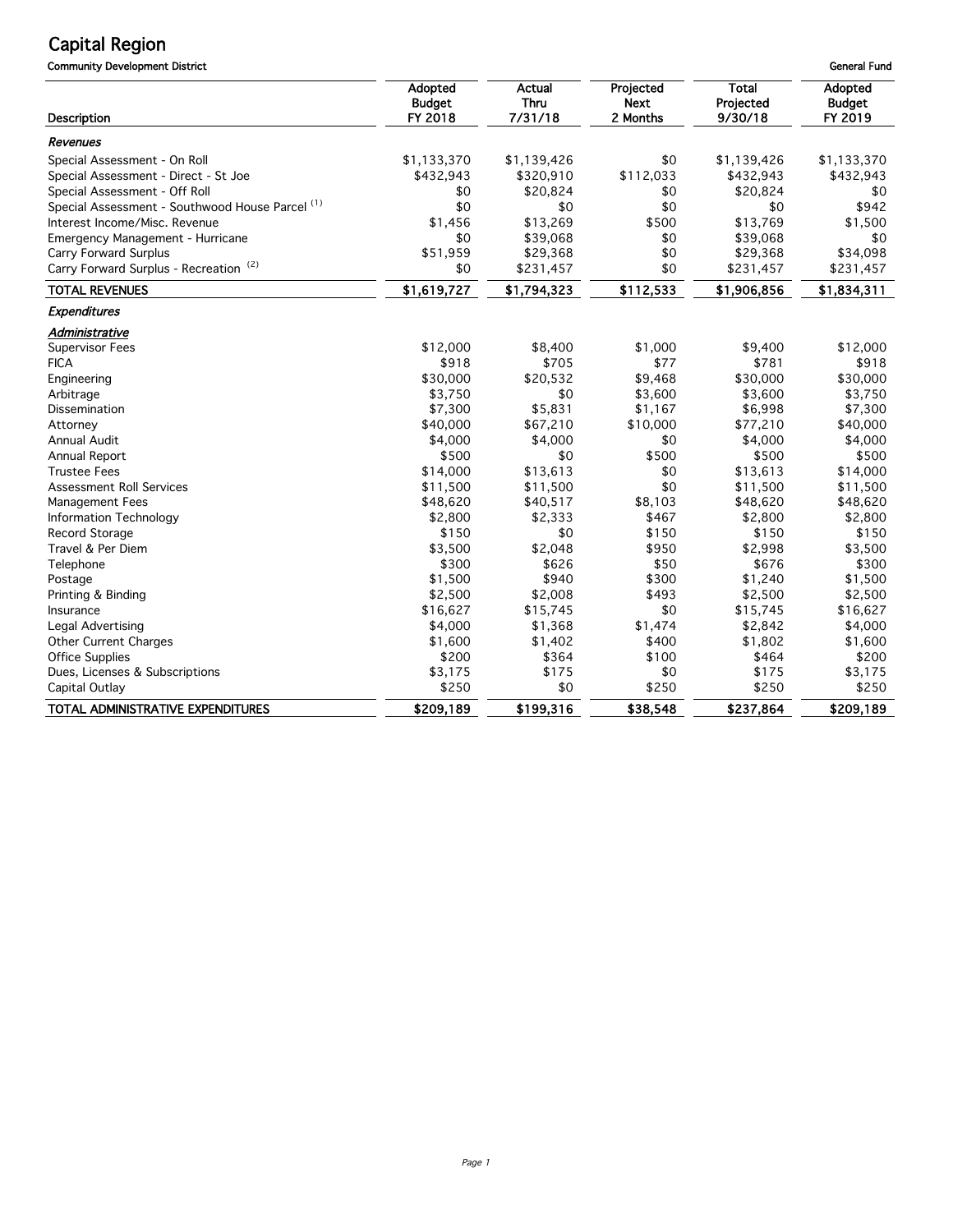Community Development District General Fund

| <b>Description</b>                                                     | Adopted<br><b>Budget</b><br>FY 2018 | Actual<br><b>Thru</b><br>7/31/18 | Projected<br><b>Next</b><br>2 Months | <b>Total</b><br>Projected<br>9/30/18 | Adopted<br><b>Budget</b><br>FY 2019 |
|------------------------------------------------------------------------|-------------------------------------|----------------------------------|--------------------------------------|--------------------------------------|-------------------------------------|
| Field                                                                  |                                     |                                  |                                      |                                      |                                     |
| Management Fees                                                        | \$126,000                           | \$105,000                        | \$21,000                             | \$126,000                            | \$126,000                           |
| Security                                                               | \$60,000                            | \$49,552                         | \$10,448                             | \$60,000                             | \$60,000                            |
| Communications                                                         | \$12,000                            | \$9,000                          | \$3,000                              | \$12,000                             | \$12,000                            |
| <b>Utilities</b>                                                       | \$50,000                            | \$29,739                         | \$12,761                             | \$42,500                             | \$50,000                            |
| Landscape Maintenance - Contract                                       | \$868,644                           | \$723,870                        | \$144,774                            | \$868,644                            | \$893,409                           |
| Landscape Maintenance - New Units/Street Trees                         | \$22,100                            | \$12,105                         | \$9,995                              | \$22,100                             | \$7,500                             |
| Pond Maintenance - Contract                                            | \$5,000                             | \$2,558                          | \$2,442                              | \$5,000                              | \$5,000                             |
| Pond Repairs - Current Units                                           | \$20,000                            | \$18,578                         | \$1,422                              | \$20,000                             | \$20,000                            |
| <b>SWMF Operating Permit Fees</b>                                      | \$6,885                             | \$6,451                          | \$434                                | \$6,885                              | \$1,377                             |
| Irrigation Maintenance - Contract                                      | \$73,909                            | \$61,591                         | \$12,318                             | \$73,909                             | \$45,378                            |
| Irrigation Maintenance - New Units                                     | \$4,500                             | \$1,008                          | \$0                                  | \$1,008                              | \$500                               |
| Irrigation Repairs - Current Units                                     | \$40,000                            | \$22,194                         | \$17,806                             | \$40,000                             | \$40,000                            |
| Irrigation System Upgrades                                             | \$10,000                            | \$8,452                          | \$1,548                              | \$10,000                             | \$1,000                             |
| Preserve Maintenance                                                   | \$40,000                            | \$30,570                         | \$0                                  | \$30,570                             | \$40,000                            |
| Tot Lot Inspection/Maintenance                                         | \$2,500                             | \$6,188                          | \$0                                  | \$6,188                              | \$2,500                             |
| Tree Removal/Trimming/Cleanup                                          | \$20,000                            | \$6,598                          | \$13,402                             | \$20,000                             | \$30,000                            |
| Alleyway Maintenance                                                   | \$5,000                             | \$0                              | \$5,000                              | \$5,000                              | \$5,000                             |
| Miscellaneous Maintenance                                              | \$4,000                             | \$3,397                          | \$603                                | \$4,000                              | \$4,000                             |
| <b>Special Events</b>                                                  | \$5,000                             | \$4,969                          | \$5,000                              | \$9,969                              | \$5,000                             |
| Other - Contingency                                                    | \$5,000                             | \$2,352                          | \$2,648                              | \$5,000                              | \$5,000                             |
| Capital Expenditures                                                   | \$15,000                            | \$0                              | \$15,000                             | \$15,000                             | \$25,000                            |
| Reserve for Capital - R&R                                              | \$15,000                            | \$0                              | \$15,000                             | \$15,000                             | \$15,000                            |
| <b>TOTAL FIELD EXPENDITURES</b>                                        | \$1,410,538                         | \$1,104,170                      | \$294,602                            | \$1,398,771                          | \$1,393,664                         |
| <b>Recreation Facility</b>                                             |                                     |                                  |                                      |                                      |                                     |
| Construction Project/Planning and Management:                          |                                     |                                  |                                      |                                      |                                     |
| <b>Construction Planning - Legal</b>                                   | \$0                                 | \$3,723                          | \$0                                  | \$3,723                              | \$0                                 |
| <b>TOTAL RECREATION FACILITY EXPENDITURES</b>                          | $\overline{30}$                     | \$3,723                          | $\overline{50}$                      | \$3,723                              | $\overline{30}$                     |
| <b>TOTAL EXPENDITURES</b>                                              | \$1,619,727                         | \$1,307,209                      | \$333,149                            | \$1,640,358                          | \$1,602,853                         |
| TOTAL OTHER SOURCES AND USES                                           |                                     |                                  |                                      |                                      |                                     |
| Interfund Transfer In/(Out) - Recreational Fac. Surplus <sup>(3)</sup> | \$0                                 | \$0                              | \$0                                  | \$0                                  | (\$231,457)                         |
| TOTAL OTHER SOURCES AND USES                                           | \$0                                 | $\overline{30}$                  | $\overline{30}$                      | \$0                                  | ( \$231,457)                        |
| <b>EXCESS REVENUES OVER EXPENDITURES</b>                               | $\overline{50}$                     | \$487,113                        | $($ \$220,616)                       | \$266,497                            | \$0                                 |
| (1) First Year Assessed                                                |                                     |                                  |                                      |                                      |                                     |

(2) Represents Recreation fund balance

(3) Represents return of remaining FY2017 recreation assessments to property owners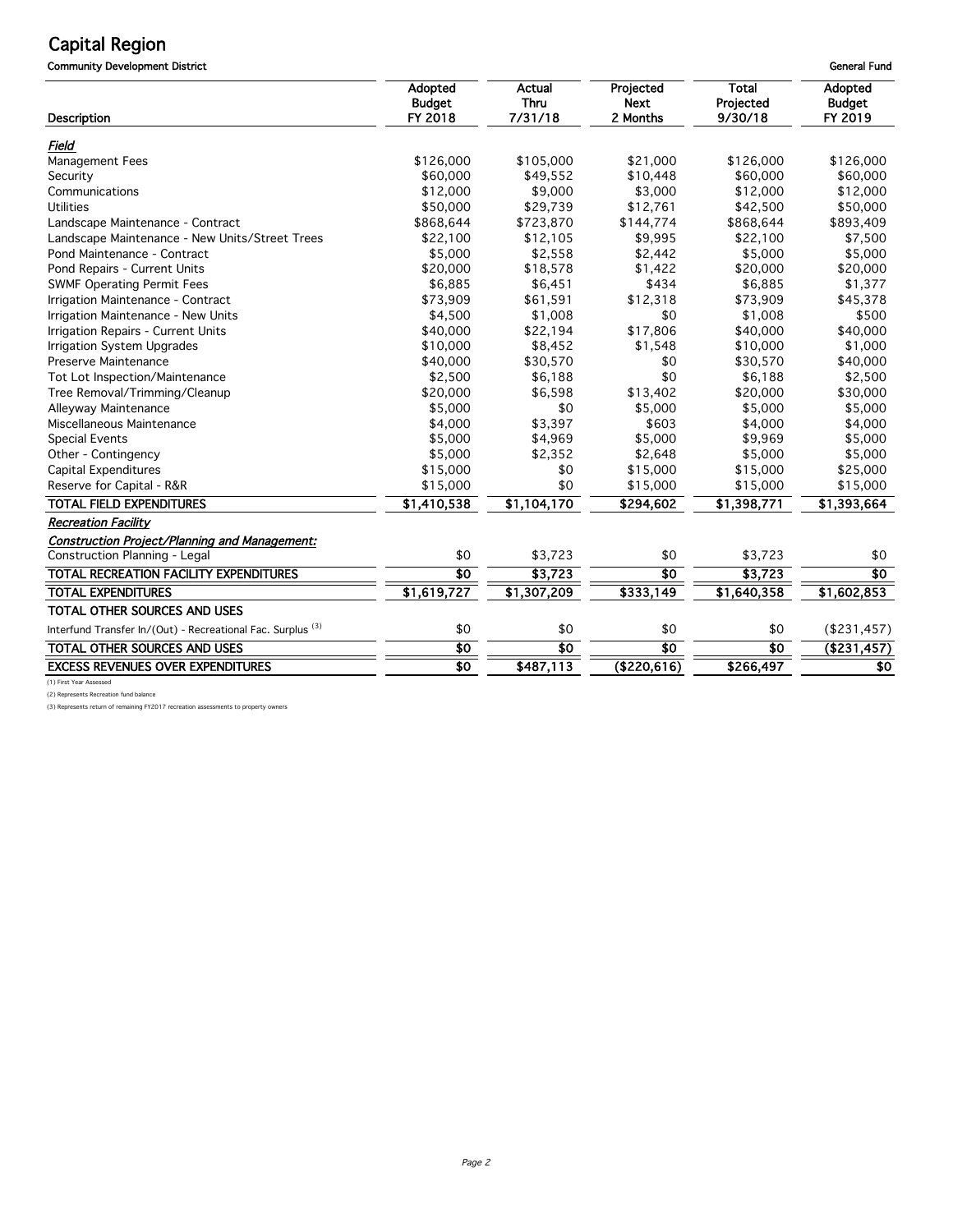Community Development District Assessment Allocation

|                           |             | FY 2017                 | FY 2018      | FY 2019      |
|---------------------------|-------------|-------------------------|--------------|--------------|
| Net Assessment            |             | $\overline{1,117,424}$  | \$1,133,370  | \$1,133,361  |
| Plus Collection Fees (7%) |             | \$84,107                | \$85,307     | \$85,307     |
| <b>Gross Assessments</b>  |             | $\overline{$}1,201,531$ | \$1,218,678  | \$1,218,668  |
| No. of Units              |             | 2,760                   | 2,859        | 2,859        |
|                           |             | <b>Gross</b>            | <b>Gross</b> | <b>Gross</b> |
| Lot Size                  | # of Units  | Per Unit                | Per Unit     | Per Unit     |
|                           |             | Amount                  | Amount       | Amount       |
|                           |             | <b>FY 17</b>            | <b>FY 18</b> | <b>FY 19</b> |
| Apartments                | 977         | \$215.02                | \$215.02     | \$215.02     |
| <b>ACLF</b>               | 86          | \$0.00                  | \$108.59     | \$108.59     |
| <b>Duplex</b>             | 0           | \$0.00                  | \$217.70     | \$217.70     |
| Towns                     | 252         | \$206.91                | \$206.91     | \$206.91     |
| 30 <sub>s</sub>           | 53          | \$226.62                | \$226.62     | \$226.62     |
| 40s                       | 205         | \$241.40                | \$241.40     | \$241.40     |
| 55s                       | 269         | \$293.12                | \$293.12     | \$293.12     |
| 65s                       | 275         | \$362.10                | \$362.10     | \$362.10     |
| 75s                       | 144         | \$413.82                | \$413.82     | \$413.82     |
| 85s                       | 91          | \$450.37                | \$450.37     | \$450.37     |
| 90s                       | $\mathbf 0$ | \$509.07                | \$509.07     | \$509.07     |
| 100s                      | 164         | \$517.29                | \$517.29     | \$517.29     |
| $1/2$ Ac                  | 140         | \$620.75                | \$620.75     | \$620.75     |
| 1Ac                       | 40          | \$810.42                | \$810.42     | \$810.42     |
| <b>Blended Commercial</b> | 161         | \$2,414.59              | \$2,414.59   | \$2,414.59   |
| Golf Club                 |             | \$13,259.51             | \$13,259.51  | \$13,259.51  |
| Catholic School           |             | \$0.00                  | \$0.00       | \$0.00       |
| Total                     | 2859        |                         |              |              |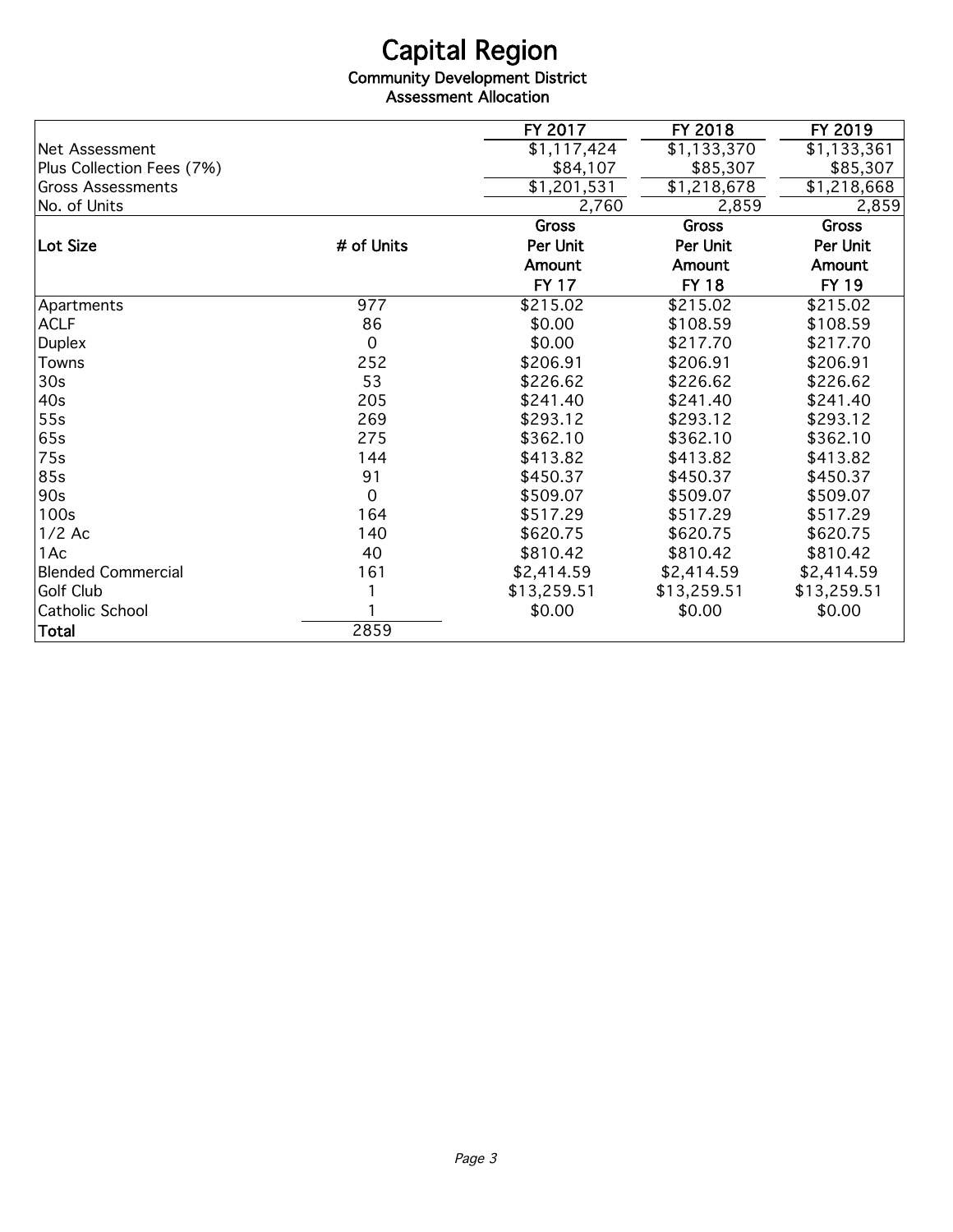## Capital Region CDD

## Recreation Assessment Reduction Alllocation - Projections

## Pro Forma

|                           |                     | <b>Total</b><br><b>Reduction</b><br>by CDD | <b>Per Unit</b><br><b>Reduction</b><br>by CDD |
|---------------------------|---------------------|--------------------------------------------|-----------------------------------------------|
| <b>Product Type:</b>      | # of Units          | of \$231k                                  | of \$231k                                     |
| Apartments                | 1,327               | \$17,188.32                                | \$12.95                                       |
| <b>ACLF</b>               | 130                 | \$5,641.55                                 | \$43.40                                       |
| <b>Duplex</b>             | 198                 | \$8,592.52                                 | \$43.40                                       |
| Townhomes                 | 464                 | \$20,136.00                                | \$43.40                                       |
| 30 <sub>s</sub>           | 53                  | \$3,833.62                                 | \$72.33                                       |
| 40s                       | 391                 | \$28,282.00                                | \$72.33                                       |
| 55s                       | 616                 | \$44,556.81                                | \$72.33                                       |
| 65s                       | 433                 | \$37,584.59                                | \$86.80                                       |
| 75s                       | 191                 | \$16,578.89                                | \$86.80                                       |
| 85s                       | 93                  | \$8,072.44                                 | \$86.80                                       |
| 90s                       | $\mathbf 0$         | \$0.00                                     | \$0.00                                        |
| 100s                      | 185                 | \$18,733.30                                | \$101.26                                      |
| $1/2$ acre                | 141                 | \$17,338.30                                | \$122.97                                      |
| 1 acre                    | 40                  | \$4,918.67                                 | \$122.97                                      |
| <b>Blended Commercial</b> | $\mathbf 0$         | \$0.00                                     | \$0.00                                        |
| Golf Club                 | $\boldsymbol{0}$    | \$0.00                                     | \$0.00                                        |
| Catholic School           | $\mathsf{O}\xspace$ | \$0.00                                     | \$0                                           |
|                           |                     |                                            |                                               |

| $\overline{\phantom{0}}$<br>د ساخت | $\sim$ $\sim$ | 0 <sup>0</sup><br>ATZ<br>ന - 1<br>_ |
|------------------------------------|---------------|-------------------------------------|
|                                    |               |                                     |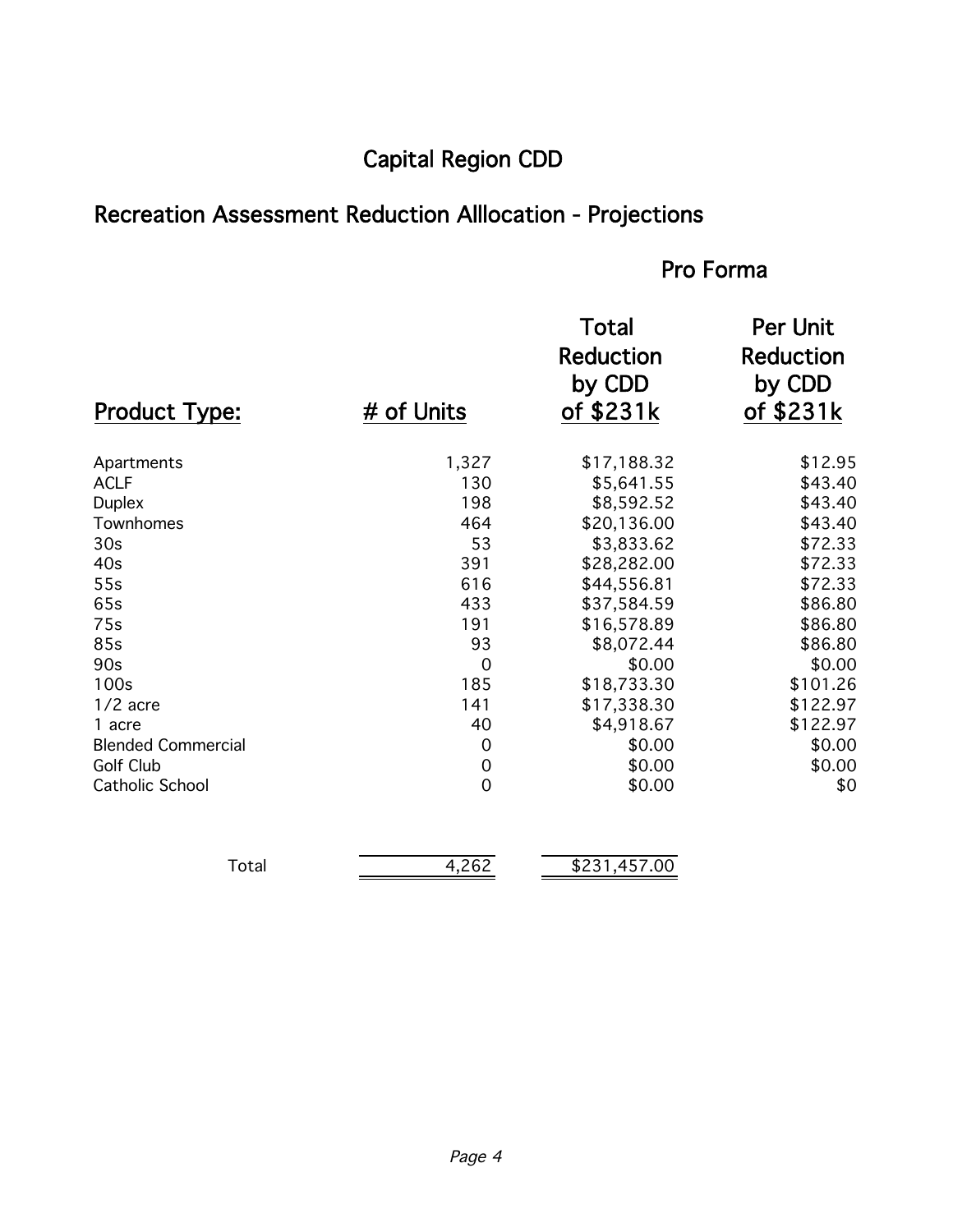*Fiscal Year 2019*

#### *REVENUES:*

#### *Maintenance Assessments*

*The District will levy a non ad-valorem special assessment on all taxable property within the District to fund all of the General Operating Expenditures for the fiscal year.*

#### *Interest Income*

*The District will have all excess funds invested with the State Board of Administration. The amount is based upon the estimated average balance of funds available during the fiscal year.*

#### *EXPENDITURES:*

#### *Administrative:*

#### *Supervisor Fees*

*The Florida Statutes allows each board member to receive \$200 per meeting no to exceed \$4,800 in one year. The amount for the fiscal year is based upon all five supervisors attending the estimated 12 annual meetings.*

#### *FICA Expense*

*Represents the Employer's share of Social Security and Medicare taxes withheld from Board of Supervisors checks.*

#### *Engineering Fees*

*The District's engineer (Atkins) will be providing limited engineering services to the District including attendance as needed and preparation for board meetings, review and execute of documents under the District's trust indenture and monitoring of District projects. Additionally The District utilizes Dantin Engineering on an assigned project basis and for engineering consulting services.*

#### *Arbitrage*

*The District is required to annually have an arbitrage rebate calculation on the District's Series 2008A Capital Improvement Revenue Bonds, Series 2011A-1 and 2011A-2 Capital Improvement Revenue Refunding Bonds, and the Series 2013 Capital Improvement Revenue Bonds. Currently the District has contracted with Grau & Associates, an independent certified public accounting firm, to calculate the rebate liability and submit a report to the District.*

#### *Dissemination Agent*

*The District is required by the Security and Exchange Commission to comply with Rule 15(c) (2)-12(b) (5), which relates to additional reporting requirements for un-rated bond issues. The District has contracted with GMS, LLC to provide this service.*

#### *Attorney*

*The District's legal counsel will be providing general legal services to the District, i.e., attendance and preparation for monthly meetings, review operating and maintenance contracts.*

#### *Annual Audit*

*The District is required annually to conduct an audit of its financial records by an Independent Certified Public Accounting Firm.*

#### *Trustee Fees*

*The District issued Series 2008A Capital Improvement Revenue Bonds, Series 2011A1-A2 Capital Improvement Revenue Refunding Bonds and Series 2013 Capital Improvement Revenue Bonds which are held with a Trustee at US Bank. The amount of the trustee fees is based on the agreement between US Bank and the District. Page 5*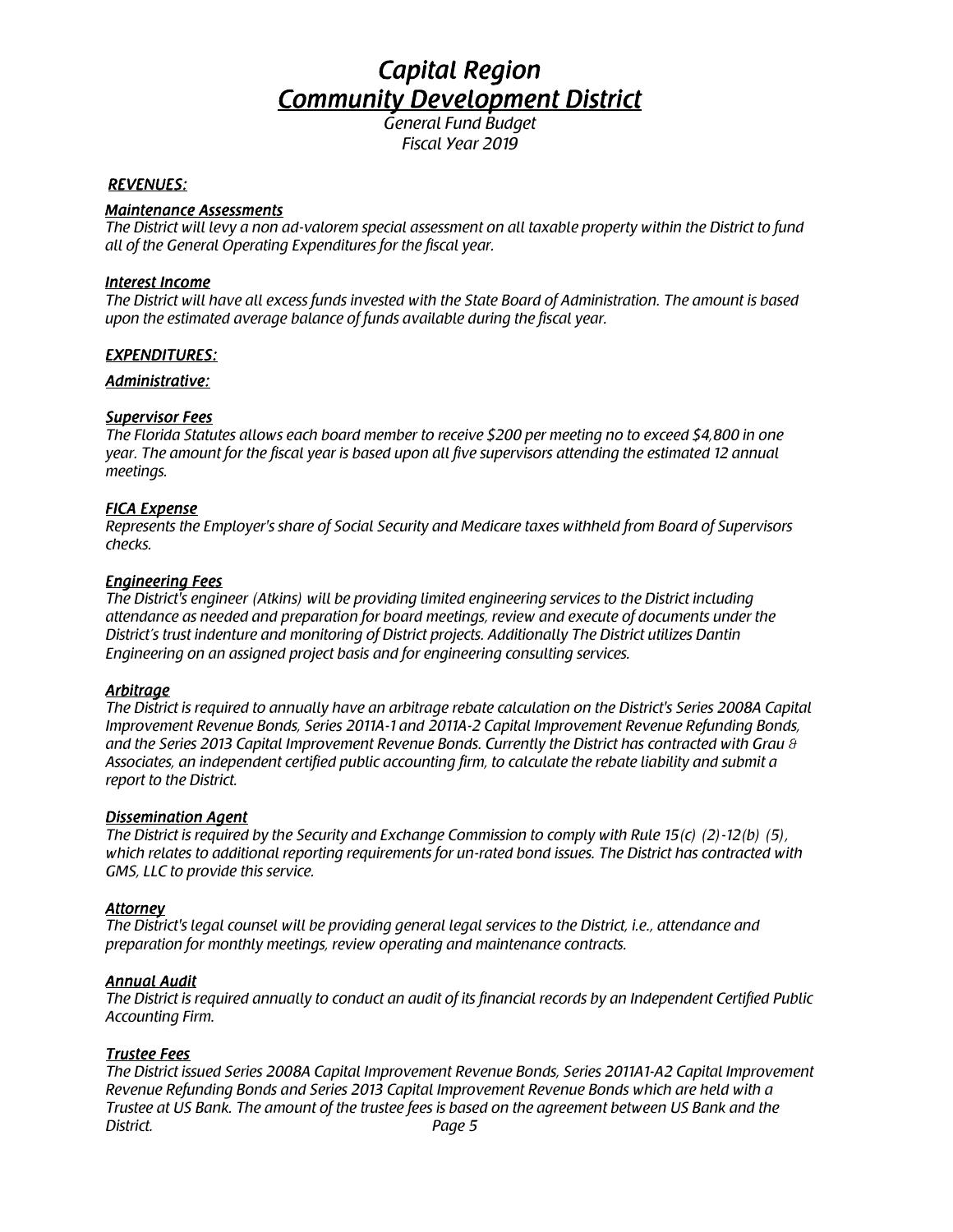*Fiscal Year 2019*

#### *Assessment Roll*

*Governmental Management Services serves as the District's collection agent and certifies the District's non-ad valorem assessment with the county tax collector.*

#### *Management Fees*

*The District receives Management, Accounting and Administrative services as part of a Management Agreement with Governmental Management Services.*

#### *Information Technology*

*The District processes all of its financial activities, i.e., accounts payable, financial statements, etc. on a mainframe computer leased by Governmental Management Services.*

#### *Records Storage*

*The District's Records will be stored off site at Iron Mountain.*

#### *Travel & Per Diem*

*Travel expenses to attend meetings, conferences, etc.*

#### *Telephone*

*Telephone for agenda calls or monthly meetings.*

#### *Postage*

*Mailing of agenda packages, overnight deliveries, correspondence, etc.*

#### *Printing & Binding*

*Printing and Binding agenda packages for board meetings, printing of computerized checks, stationary, envelopes etc.*

#### *Insurance*

*The District's General Liability & Public Officials Liability Insurance policy is with Florida Insurance Alliance. Florida Insurance Alliance specializes in providing insurance coverage to governmental agencies.*

#### *Legal Advertising*

*The District is required to advertise various notices for monthly Board meetings, public hearings, etc. in a newspaper of general circulation.*

#### *Other Current Charges*

*Bank charges and any other miscellaneous expenses that are incurred during the year.*

#### *Office Supplies*

*Miscellaneous office supplies.*

#### *Dues, Licenses & Subscriptions*

*The District is required to pay an annual fee to the Department of Economic Opportunity for \$175. Membership with the Florida Association of Special Districts is provided to Supervisors and Staff.*

#### *Capital Outlay*

*Represents any minor capital expenditures the District may need to make during the Fiscal Year.*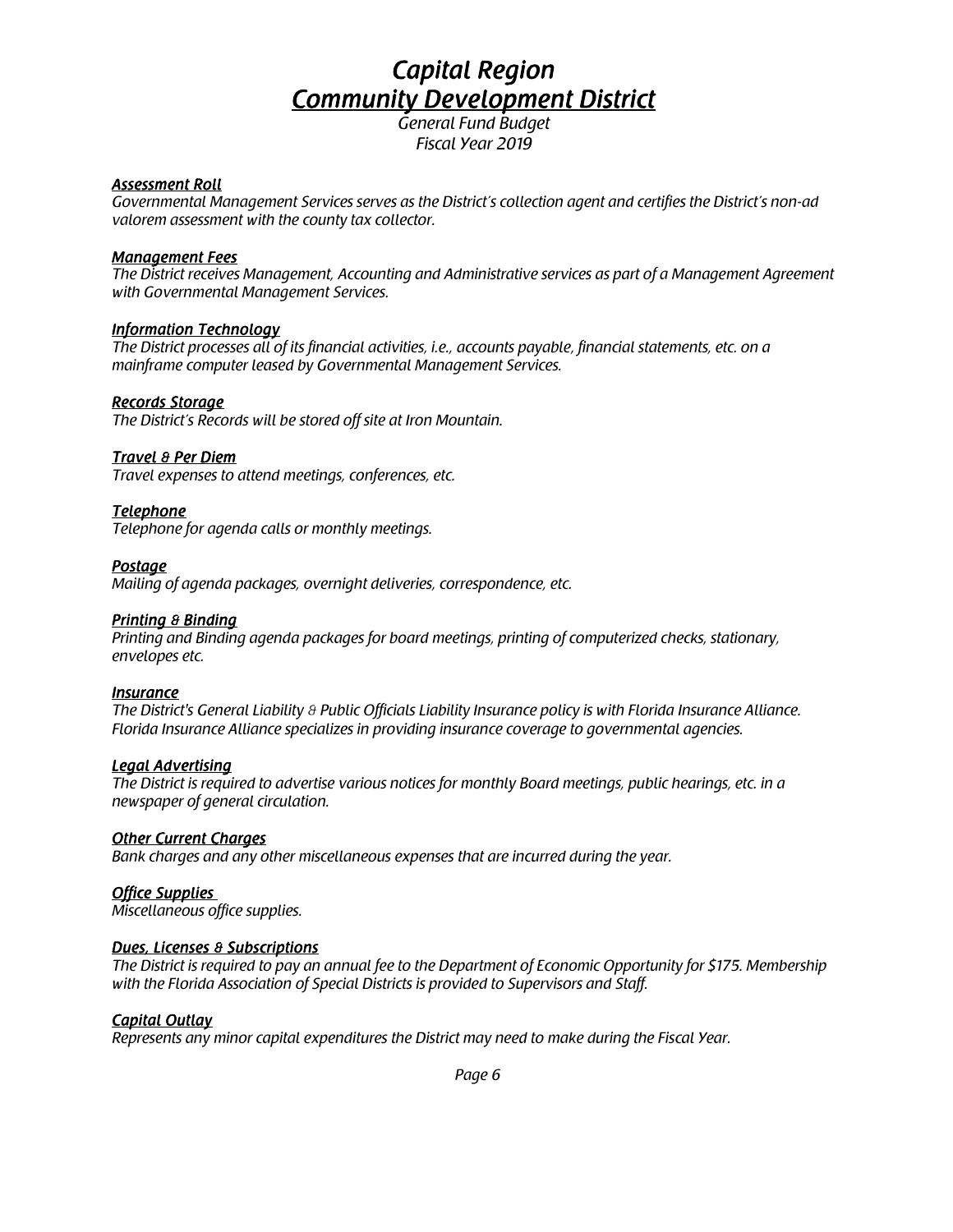*Fiscal Year 2019*

#### *Maintenance:*

#### *Field Management Fees*

*The District has contracted with GMS, LLC for the supervision and on-site management of Capital Region Community Development District. Their responsibilities include management of field services contracts such as landscape maintenance, ponds maintenance, and security patrols, oversight of capital assets and coordination of maintenance, repairs and replacement of capital assets.*

#### *Security*

*The District has contracted with Barkley Security Agency for security Services, to include patrol of District owned properties. The District also contracts for additional patrol services with law enforcement agencies on an asneeded basis.*

#### *Communications*

*The District has contracted Bulldog Strategy Group for professional public relations and communications services, to include maintenance of existing District communications tools and systems, monitoring of District issues and policies, and advisement of Board and staff regarding communications.*

#### *Landscape/Irrigation Maintenance*

*The District has contracted with All Pro Land Care of Tallahassee, Inc. to provide landscaping and irrigation maintenance services to all the common areas within the District. Services include mowing, trimming, fertilization, maintenance of irrigations systems, and trimming of District owned trees.*

| <b>Contract Amounts</b>                        | Monthly  | Annual      |
|------------------------------------------------|----------|-------------|
| Landscape Maintenance - Contract               | \$72,387 | \$893,409   |
| Landscape Maintenance - New Units/Street Trees | \$1,842  | \$7,500     |
|                                                |          |             |
| Pond Maintenance - Contract                    | \$417    | \$5,000     |
| Pond Repairs - Current Units                   | \$1,667  | \$20,000    |
|                                                |          |             |
| Irrigation Maintenance - Contract              | \$6,159  | \$45,378    |
| Irrigation Maintenance - New Units             | \$375    | \$500       |
| <b>Irrigation Repairs - Current Units</b>      | \$3,333  | \$40,000    |
| <b>Irrigation System Upgrades</b>              | \$833    | \$1,000     |
| Total                                          | \$87,013 | \$1,012,787 |

#### *Pond Maintenance*

*Funding for servicing District – owned ponds.*

#### *SWMF Operating Permit Fees*

*The District pays the City of Tallahassee, Growth Management Department for inspection of and the administration needed to issue operating permits for District owned and maintained Storm Water facilities.*

#### *Preserve Maintenance*

*The District has contracted with All Pro Land Care of Tallahassee, Inc. to maintain the various preserved areas within the District (listed as Park Maintenance), but also contacts out work in other preserve areas to various contractors.*

#### *Tot-Lot Inspection Maintenance*

*The District owns a recreational area that requires monthly inspection and repairs/replacements as well as mulch twice a year. Page 7*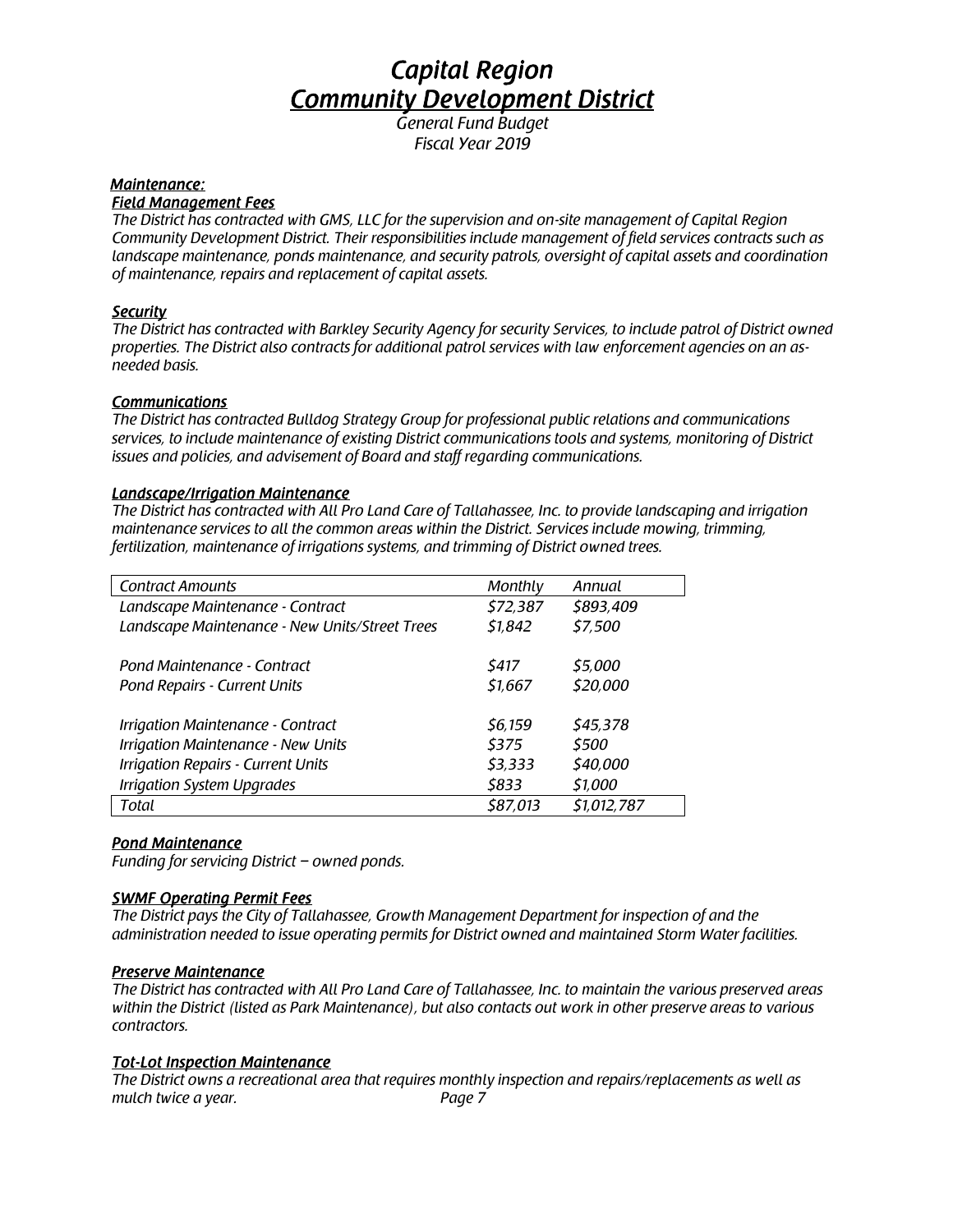*Fiscal Year 2019*

### *Alleyway Maintenance*

*The District conducts repairs and maintenance of the District-owned alleyways.*

#### *Miscellaneous Maintenance*

*Unscheduled repairs and maintenance to the District's facilities not allocated to a particular area*

#### *Utilities*

*The cost of electricity and Irrigation Water for Capital Region CDD for the following accounts:*

| Account #  | <b>Services Address</b>                   | <b>Monthly</b> | Annual   |
|------------|-------------------------------------------|----------------|----------|
| 1680485610 | 3766 Greyfield Dr - Pump 1                | \$100          | \$1,200  |
| 1780485610 | 2150 Merchants Row Blvd - Pump            | \$50           | \$600    |
| 1894063223 | 2380 E Orange Ave Irr                     | \$450          | \$5,400  |
| 2429471295 | 3564 S Blair Stone Rd Reclaim             | \$75           | \$900    |
| 2780485610 | 2588 Merchants Row Blvd - Pump            | \$50           | \$600    |
| 3077919780 | 3136 Dickinson Dr.                        | \$50           | \$600    |
| 3183002658 | 3001 School House Rd Reclaimed            | \$200          | \$2,400  |
| 3541485610 | 2301 E Orange Ave, Irr/3591 Strolling Way | \$50           | \$600    |
| 3543485610 | 3701 Mossy Creek Ln - Unit 1              | \$300          | \$3,600  |
| 3680485610 | 3765 Grove Park Dr                        | 550            | 5600     |
| 4263972522 | 3029 Dickinson Dr. Area Lights            | \$75           | \$900    |
| 4360485610 | <b>1900 Merchants Row-ENTRANCE</b>        | \$75           | \$900    |
| 4680485610 | 3992 Four Oaks Blvd                       | \$50           | \$600    |
| 5399698926 | 3252 Updike Ave IRR                       | \$50           | \$600    |
| 6243485610 | 3700 Mossy Creek Ln- Pump                 | \$50           | \$600    |
| 6948377092 | 1901 Merchants Row Blvd                   | \$50           | \$600    |
| 7042865610 | 4580 Grove Park Dr - IRR                  | \$50           | \$600    |
| 7580485610 | 3705 Four Oaks Blvd                       | \$130          | \$1,560  |
| 7670485610 | 3766 Greyfield Dr                         | 550            | \$600    |
| 8001821240 | Various Locations - Area Lights           | \$1,200        | \$14,400 |
| 8270485610 | 3603 Capital Cir SE Irr.                  | \$420          | \$5,040  |
| 8503683950 | 3751 Biltmore Ave - HYD                   | 550            | \$600    |
| 8965428817 | 3559 Four Oaks Blvd                       | \$50           | 5600     |
| 9143451140 | 3700 Spider Lily Way                      | \$50           | \$600    |
| 9413485610 | 3000 School House Road                    | \$50           | \$600    |
| 9356890232 | 4583 Grove Park Dr. Temp.                 | \$50           | \$600    |
| 9650988960 | 3751 Biltmore Ave - IRR                   | \$50           | \$600    |
| 9674588544 | Various Locations, Irrigation             | \$50           | \$600    |
| 9699066720 | 3145 Mulberry Park Blvd. Area Light       | \$200          | \$2,400  |
| 9778998416 | 2471 E Orange Ave. Irr.                   | \$42           | \$504    |
|            | Total                                     | \$4,167        | \$50,004 |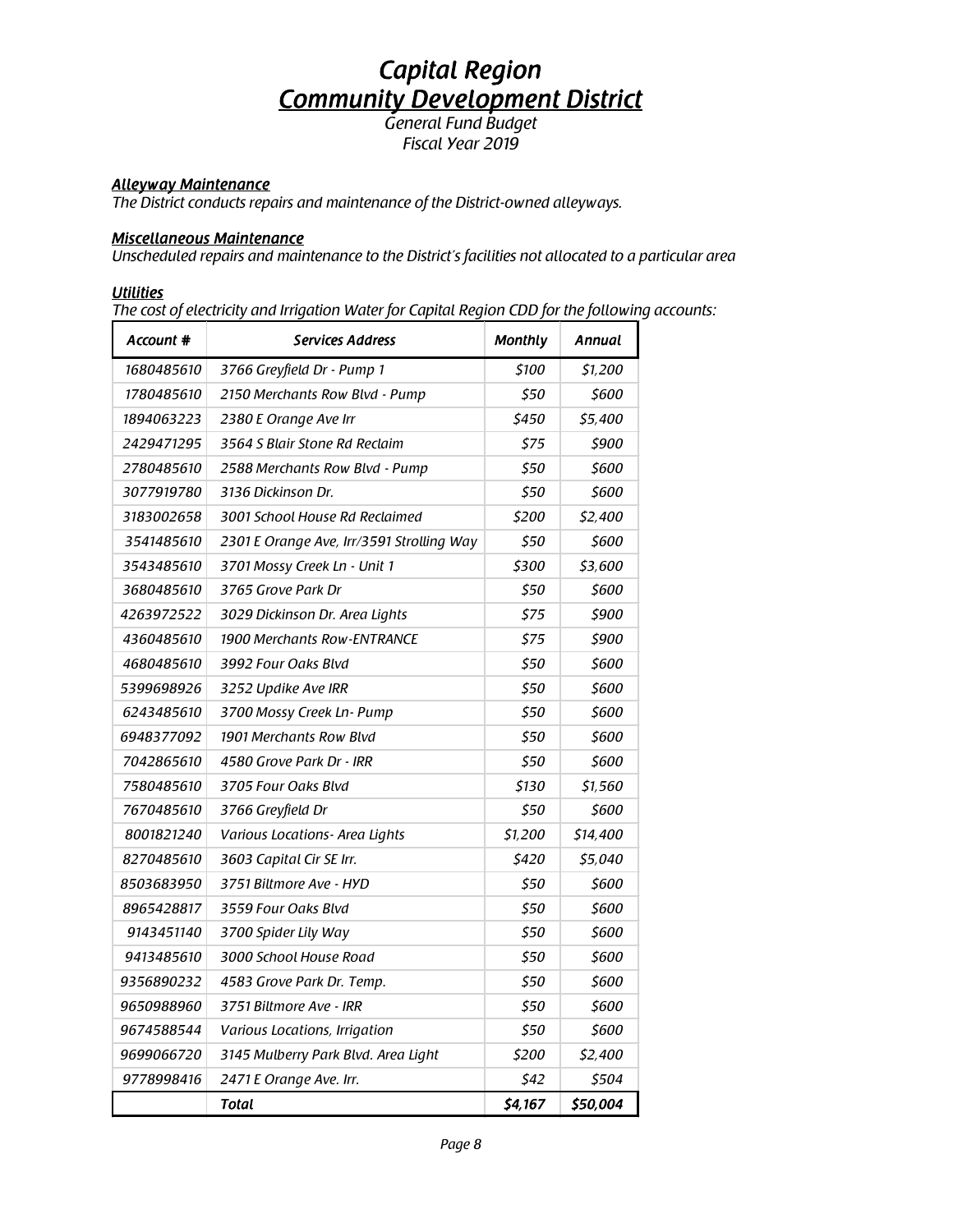*Fiscal Year 2019*

### *Special Events*

*Pops in the park.*

#### *Other Contingencies*

*Unscheduled repairs and maintenance to the District's Facilities throughout the community.*

#### *Capital Expenditures*

*Represents any new capital expenditures the District may need to make during the Fiscal Year.*

#### *Reserves for Capital Repairs and Replacements*

*This Reserve funding is for the Capital Repairs and Replacements for the District's capital assets.*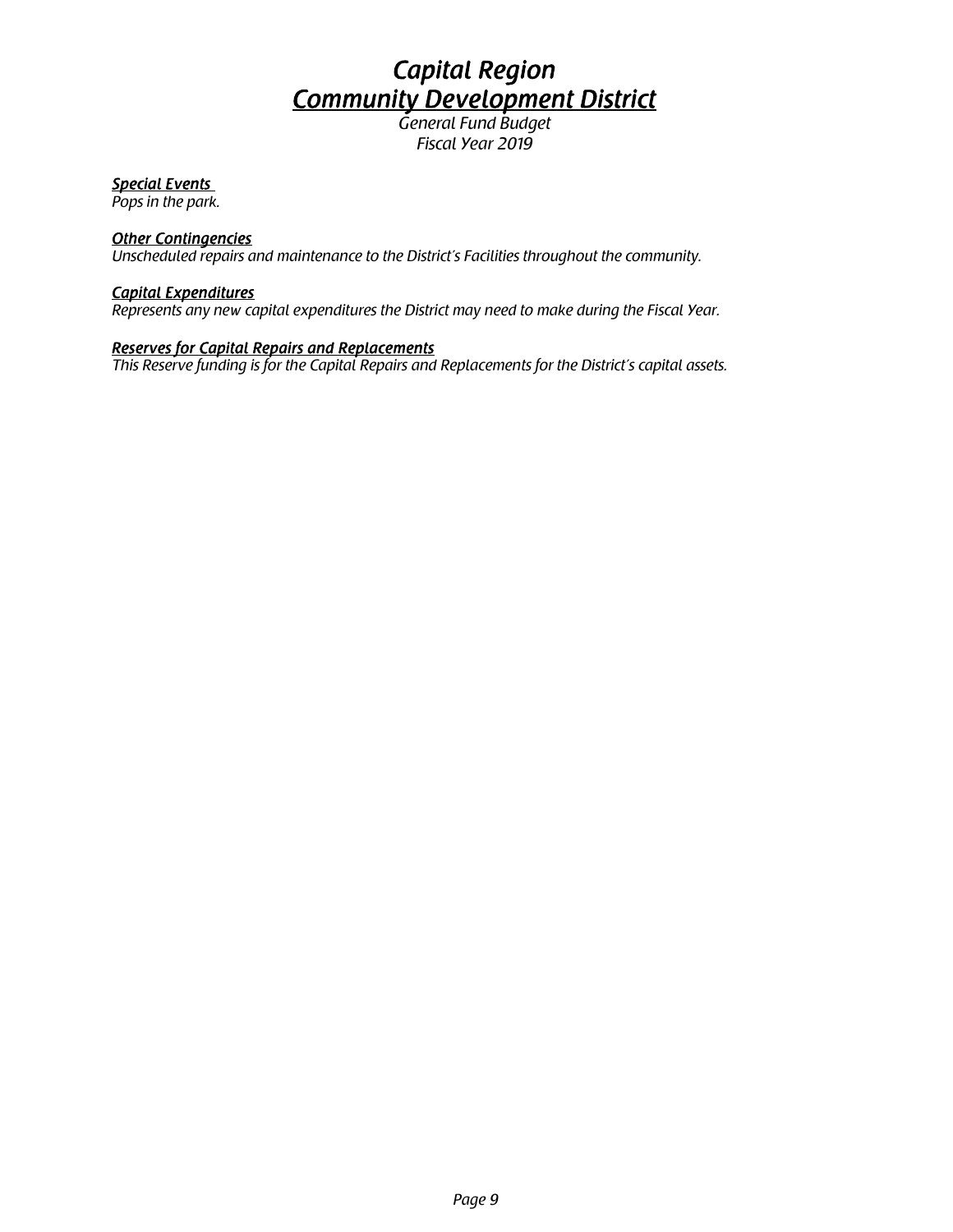**Community Development District Capital Reserve** Capital Reserve

|                              | Adopted<br>Budget | Actual<br>Thru | Projected<br><b>Next</b> | <b>Total</b><br>Projected | Adopted<br><b>Budget</b> |
|------------------------------|-------------------|----------------|--------------------------|---------------------------|--------------------------|
| Description                  | FY 2018           | 7/31/18        | 2 Months                 | 9/30/18                   | FY 2019                  |
| Revenues                     |                   |                |                          |                           |                          |
| Capital Reserve Contribution | \$30,000          | \$0            | \$30,000                 | \$30,000                  | \$40,000                 |
| Designated reserves          | \$56,672          | \$49,595       | \$0                      | \$49,595                  | \$71,455                 |
| <b>TOTAL REVENUES</b>        | \$86,672          | \$49,595       | \$30,000                 | \$79,595                  | \$111,455                |
| <b>Expenditures</b>          |                   |                |                          |                           |                          |
| Reserve for Capital - R&R    | \$0               | \$3,950        | \$3,755                  | \$7,705                   | \$0                      |
| Other Charges                | \$500             | \$363          | \$73                     | \$435                     | \$500                    |
| <b>TOTAL EXPENDITURES</b>    | \$500             | \$4,313        | \$3,828                  | \$8,140                   | \$500                    |
| <b>ASSIGNED FUND BALANCE</b> | \$86,172          | \$45,282       | \$26,173                 | \$71,455                  | \$110,955                |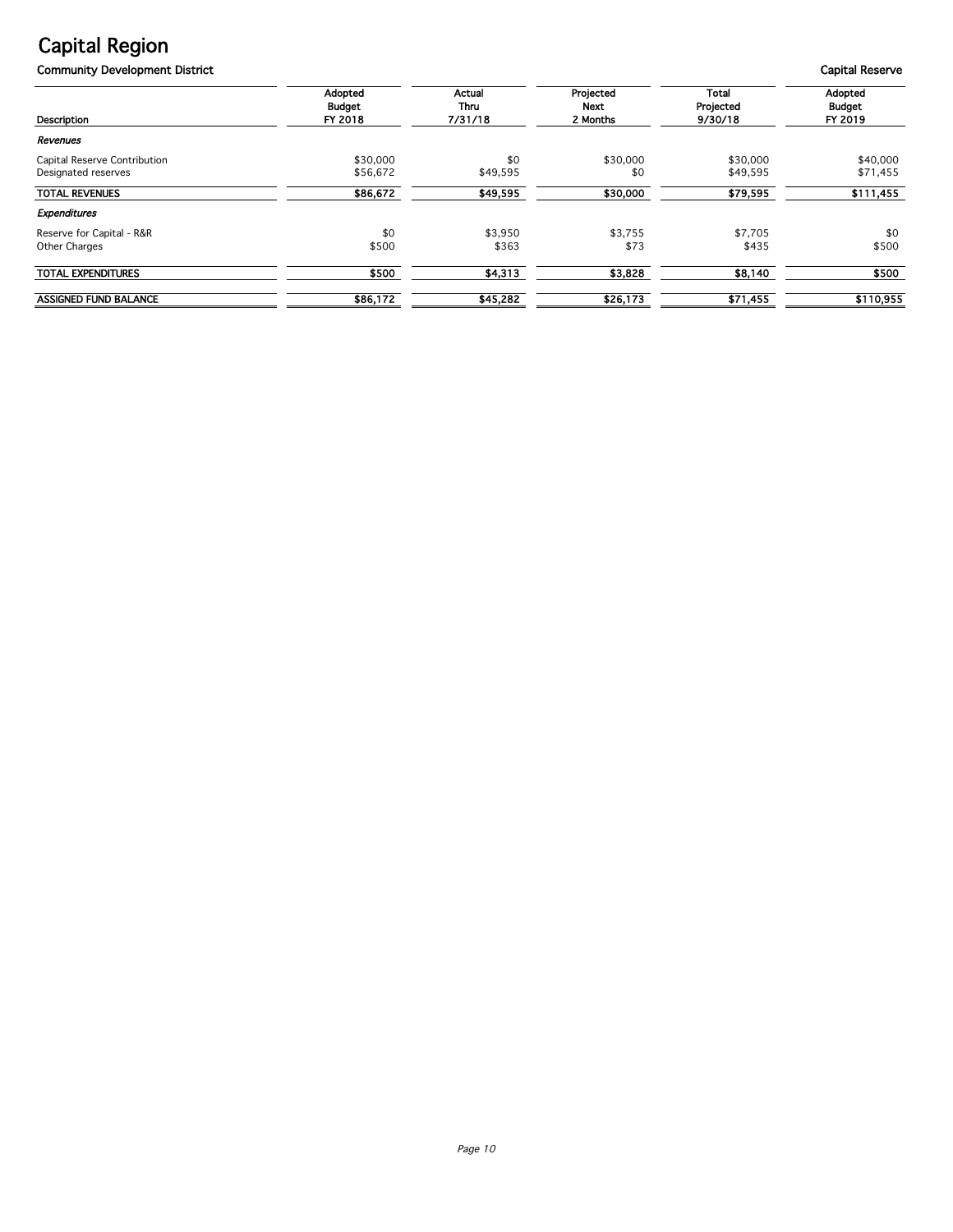Community Development District Debt Service Fund

| Description                                | Adopted<br><b>Budget</b><br>FY 2018 | Actual<br><b>Thru</b><br>7/31/18 | Projected<br><b>Next</b><br>2 Months | Total<br>Projected<br>9/30/18 | Adopted<br><b>Budget</b><br>FY 2019 |
|--------------------------------------------|-------------------------------------|----------------------------------|--------------------------------------|-------------------------------|-------------------------------------|
| Revenues                                   |                                     |                                  |                                      |                               |                                     |
| $(1)$ (2) Special Assessment               | \$186,478                           | \$177,340                        | \$0                                  | \$177,340                     | \$0                                 |
| <sup>(2)</sup> Special Assessment - Direct | \$1,412,647                         | \$848,324                        | \$0                                  | \$848.324                     | \$0                                 |
| Interest Income                            | \$5,000                             | \$11.265                         | \$0                                  | \$11.265                      | \$0                                 |
| Carry Forward Surplus                      | \$674,374                           | \$2,126,278                      | \$0                                  | \$2,126,278                   | \$0                                 |
| <b>TOTAL REVENUES</b>                      | \$2,278,499                         | \$3,163,207                      | \$0                                  | \$3,163,207                   | 30                                  |
| Expenditures                               |                                     |                                  |                                      |                               |                                     |
| Interest - 11/1                            | \$621,950                           | \$621,950                        | \$0                                  | \$621,950                     | \$0                                 |
| Special Call - 11/1                        | \$0                                 | \$35,000                         | \$0                                  | \$35,000                      | \$0                                 |
| Interest - 5/1                             | \$621,950                           | \$0                              | \$0                                  | \$0                           | \$0                                 |
| PrincipaL - 5/1                            | \$350,000                           | \$0                              | \$0                                  | \$0                           | \$0                                 |
| <b>TOTAL EXPENDITURES</b>                  | \$1,593,900                         | \$656,950                        | 50                                   | \$656,950                     | 30                                  |
| Other Sources/(Uses)                       |                                     |                                  |                                      |                               |                                     |
| Interfund Transfers In/(Out)               | \$0                                 | (\$56,994)                       | \$0                                  | (\$56,994)                    | \$0                                 |
| Payment to Escrow                          | \$0                                 | (\$2,449,263)                    | \$0                                  | (\$2,449,263)                 | \$0                                 |
| Total Other Sources/(Uses)                 | 30                                  | (\$2,506,257)                    | $\overline{50}$                      | (\$2,506,257)                 | \$0                                 |
| <b>EXCESS REVENUES / (EXPENDITURES)</b>    | \$684,599                           | \$0                              | \$0                                  | \$0                           | \$0                                 |

<sup>(1)</sup> Represents 34 out of 272 Apartments Units located in Unit 35 and 216 Apartments Units located in Unit 36<br><sup>(2)</sup> Represents Direct Assessments on Undeveloped Property

|                           |            | Per Unit | Gross       | <b>Net</b>  |
|---------------------------|------------|----------|-------------|-------------|
| Lot Size                  | # of Units | Amount   | Assessments | Assessments |
| Apartments                | 600        | \$401    | \$240.648   | \$223,803   |
| <b>ACLF</b>               | 130        | \$192    | \$25,021    | \$23,270    |
| Duplex                    | 198        | \$398    | \$78,774    | \$73,260    |
| *Towns                    | 212        | \$366    | \$77,505    | \$72,080    |
| 40s                       | 210        | \$426    | \$89,420    | \$83,161    |
| $*55s$                    | 399        | \$517    | \$206,363   | \$191,917   |
| $*65s$                    | 195        | \$639    | \$124,548   | \$115,830   |
| $*75s$                    | 58         | \$730    | \$42,346    | \$39,382    |
| 85s                       | 16         | \$791    | \$12.662    | \$11,776    |
| $*100s$                   | 24         | \$913    | \$21,910    | \$20,376    |
| $*1/2$ Ac                 |            | \$1,096  | \$2.191     | \$2,038     |
| <b>Blended Commercial</b> | 188        | \$4,246  | \$798,293   | \$742,413   |
| Total                     | 2232       |          | \$1,719,683 | \$1,599,305 |

\* Certain Units have a lower debt per unit amount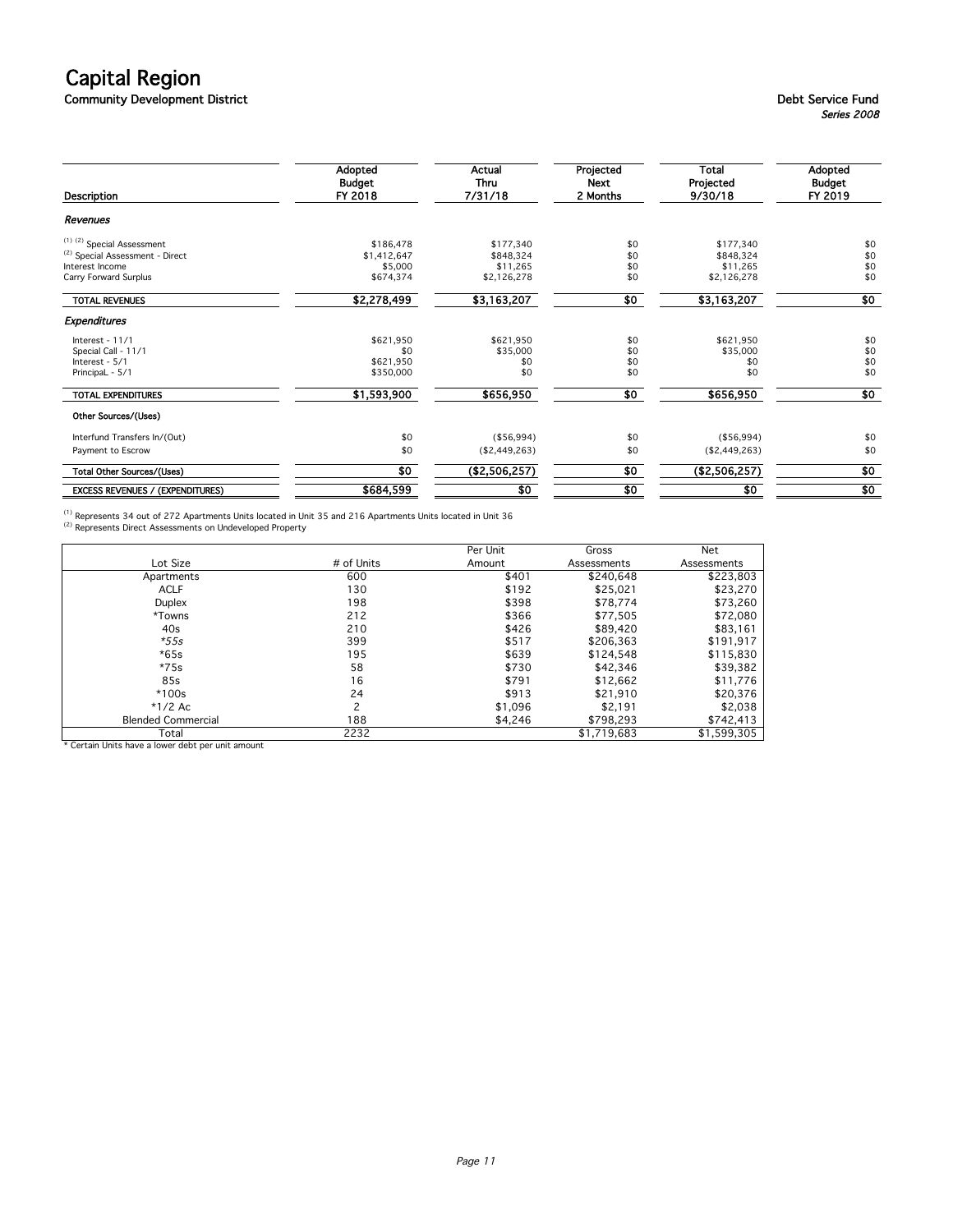Community Development District Debt Service Fund

| Description                                                                    | Adopted<br><b>Budget</b><br>FY 2018 | Actual<br><b>Thru</b><br>7/31/18  | Projected<br><b>Next</b><br>2 Months | Total<br>Projected<br>9/30/18     | Adopted<br><b>Budget</b><br>FY 2019 |
|--------------------------------------------------------------------------------|-------------------------------------|-----------------------------------|--------------------------------------|-----------------------------------|-------------------------------------|
| Revenues                                                                       |                                     |                                   |                                      |                                   |                                     |
| Special Assessment - Tax Collector<br>Interest Earned<br>Carry Forward Surplus | \$674.886<br>\$1,000<br>\$197,444   | \$666.298<br>\$5,306<br>\$345,648 | \$8,588<br>\$400<br>\$0              | \$674,886<br>\$5,706<br>\$345,648 | \$376.160<br>\$1,000<br>\$108,444   |
| <b>TOTAL REVENUES</b>                                                          | \$873,330                           | \$1,017,252                       | \$8,988                              | \$1,026,240                       | \$485,604                           |
| Expenses                                                                       |                                     |                                   |                                      |                                   |                                     |
| Series 2011A1                                                                  |                                     |                                   |                                      |                                   |                                     |
| Interest - 11/1 - 2011A1                                                       | \$94,074                            | \$94,074                          | \$0                                  | \$94,074                          | \$90,160                            |
| Special Call- 11/1 - 2011A1                                                    | \$0                                 | \$5,000                           | \$0                                  | \$5,000                           | \$0                                 |
| Interest - 5/1 - 2011A1                                                        | \$94,074                            | \$93,936                          | \$0                                  | \$93,936                          | \$90,160                            |
| PrincipaL - 5/1 - 2011A1                                                       | \$190,000                           | \$190,000                         | \$0                                  | \$190,000                         | \$200,000                           |
| Special Call- 11/1 - 2011A1                                                    | \$0                                 | \$5,000                           | \$0                                  | \$5,000                           | \$0                                 |
| Series 2011A2                                                                  |                                     |                                   |                                      |                                   |                                     |
| Interest - 11/1 - 2011A2                                                       | \$86,283                            | \$86,283                          | \$0                                  | \$86,283                          | \$0                                 |
| Special Call- 11/1 - 2011A2                                                    | \$0                                 | \$5,000                           | \$0                                  | \$5,000                           | \$0                                 |
| Interest - 5/1 - 2011A2                                                        | \$86,283                            | \$0                               | \$0                                  | \$0                               | \$0                                 |
| Principal - 5/1 - 2011A2                                                       | \$125,000                           | \$0                               | \$0                                  | \$0                               | \$0                                 |
| <b>TOTAL EXPENDITURES</b>                                                      | \$675,712                           | \$479,292                         | $\overline{50}$                      | \$479,292                         | \$380,320                           |
| Other Sources/(Uses)                                                           |                                     |                                   |                                      |                                   |                                     |
| Interfund Transfers In/(Out)                                                   | \$0                                 | ( \$58, 885)                      | \$0                                  | ( \$58, 885)                      | \$0                                 |
| Payment to Escrow                                                              | \$0                                 | (\$379,619)                       | \$0                                  | (\$379,619)                       | \$0                                 |
| Total Other Sources/(Uses)                                                     | $\overline{\text{so}}$              | ( \$438,504)                      | $\overline{\textbf{50}}$             | ( \$438,504)                      | $\overline{30}$                     |
| <b>EXCESS REVENUES / (EXPENDITURES)</b>                                        | \$197,618                           | \$99,456                          | \$8,988                              | \$108,444                         | \$105,284                           |
|                                                                                |                                     |                                   |                                      |                                   |                                     |

11/1/19 \$86,000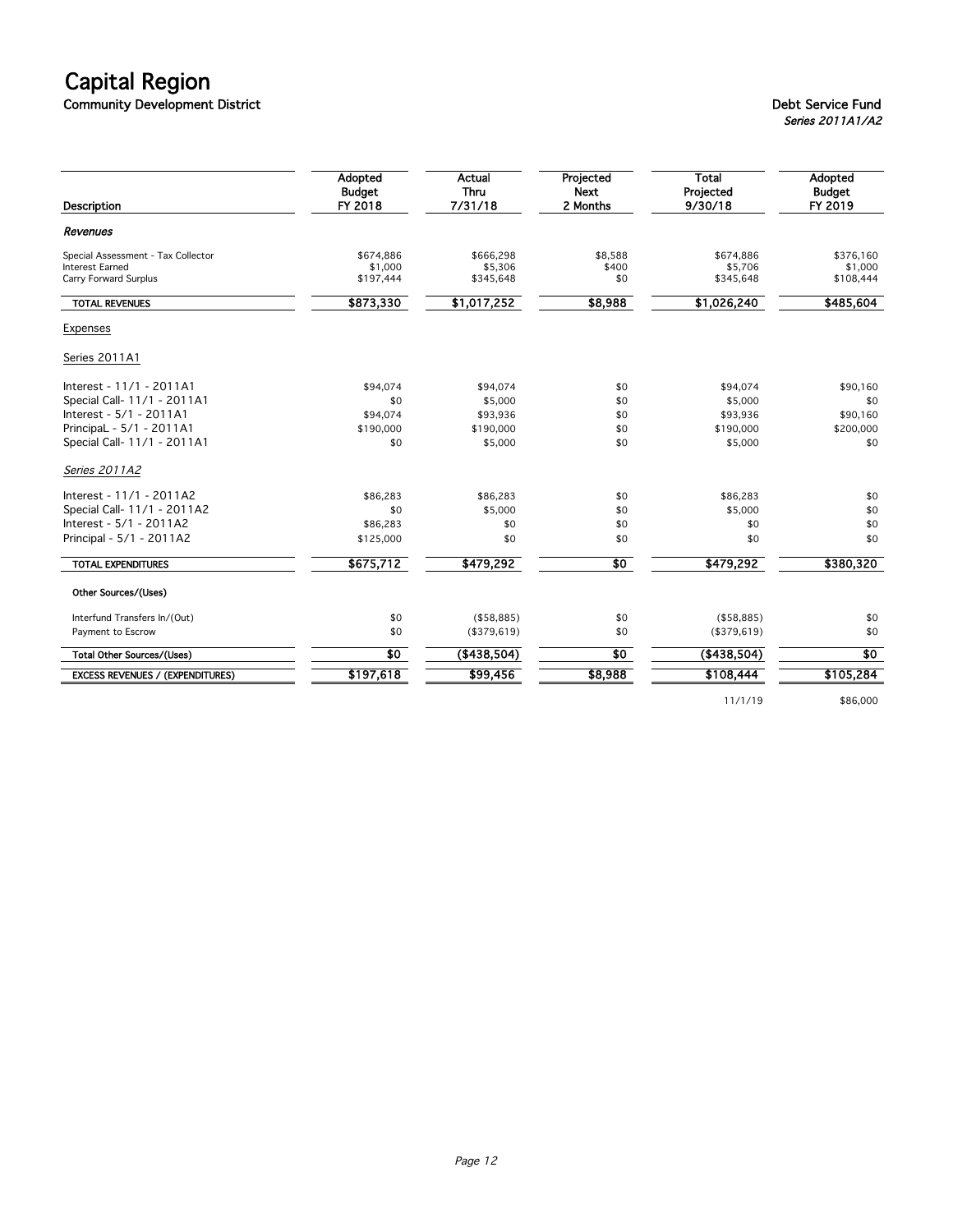#### Capital Region Community Development District Debt Amortization Series 2011A-1 Capital Improvement Revenue Bonds A1 Term Bonds Due 5/1/2031

| Date     | Principal      | <b>Interest</b> | <b>Principal Balance</b> | <b>Calendar Year</b> |
|----------|----------------|-----------------|--------------------------|----------------------|
| 11/01/18 | \$0.00         | \$90,160.00     | \$3,470,000.00           | \$90,160.00          |
| 05/01/19 | \$200,000.00   | \$90,160.00     | \$3,270,000.00           |                      |
| 11/01/19 | \$0.00         | \$86,000.00     | \$3,270,000.00           | \$376,160.00         |
| 05/01/20 | \$205,000.00   | \$86,000.00     | \$3,065,000.00           |                      |
| 11/01/20 | \$0.00         | \$81,479.75     | \$3,065,000.00           | \$372,479.75         |
| 05/01/21 | \$215,000.00   | \$81,479.75     | \$2,850,000.00           |                      |
| 11/01/21 | \$0.00         | \$76,556.25     | \$2,850,000.00           | \$373,036.00         |
| 05/01/22 | \$225,000.00   | \$76,556.25     | \$2,625,000.00           |                      |
| 11/01/22 | \$0.00         | \$71,325.00     | \$2,625,000.00           | \$372,881.25         |
| 05/01/23 | \$230,000.00   | \$71,325.00     | \$2,395,000.00           |                      |
| 11/01/23 | \$0.00         | \$65,862.50     | \$2,395,000.00           | \$367,187.50         |
| 05/01/24 | \$245,000.00   | \$65,862.50     | \$2,150,000.00           |                      |
| 11/01/24 | \$0.00         | \$59,125.00     | \$2,150,000.00           | \$369,987.50         |
| 05/01/25 | \$260,000.00   | \$59,125.00     | \$1,890,000.00           |                      |
| 11/01/25 | \$0.00         | \$51,975.00     | \$1,890,000.00           | \$371,100.00         |
| 05/01/26 | \$275,000.00   | \$51,975.00     | \$1,615,000.00           |                      |
| 11/01/26 | \$0.00         | \$44,412.50     | \$1,615,000.00           | \$371,387.50         |
| 05/01/27 | \$290,000.00   | \$44,412.50     | \$1,325,000.00           |                      |
| 11/01/27 | \$0.00         | \$36,437.50     | \$1,325,000.00           | \$370,850.00         |
| 05/01/28 | \$305,000.00   | \$36,437.50     | \$1,020,000.00           |                      |
| 11/01/28 | \$0.00         | \$28,050.00     | \$1,020,000.00           | \$369,487.50         |
| 05/01/29 | \$320,000.00   | \$28,050.00     | \$700,000,00             |                      |
| 11/01/29 | \$0.00         | \$19,250.00     | \$700,000.00             | \$367,300.00         |
| 05/01/30 | \$340,000.00   | \$19,250.00     | \$360,000.00             |                      |
| 11/01/30 | \$0.00         | \$9,900.00      | \$360,000.00             | \$369,150.00         |
| 05/01/31 | \$360,000.00   | \$9,900.00      | \$0.00                   | \$369,900.00         |
| totals   | \$3,470,000.00 | \$1,441,067.00  |                          | \$4,911,067.00       |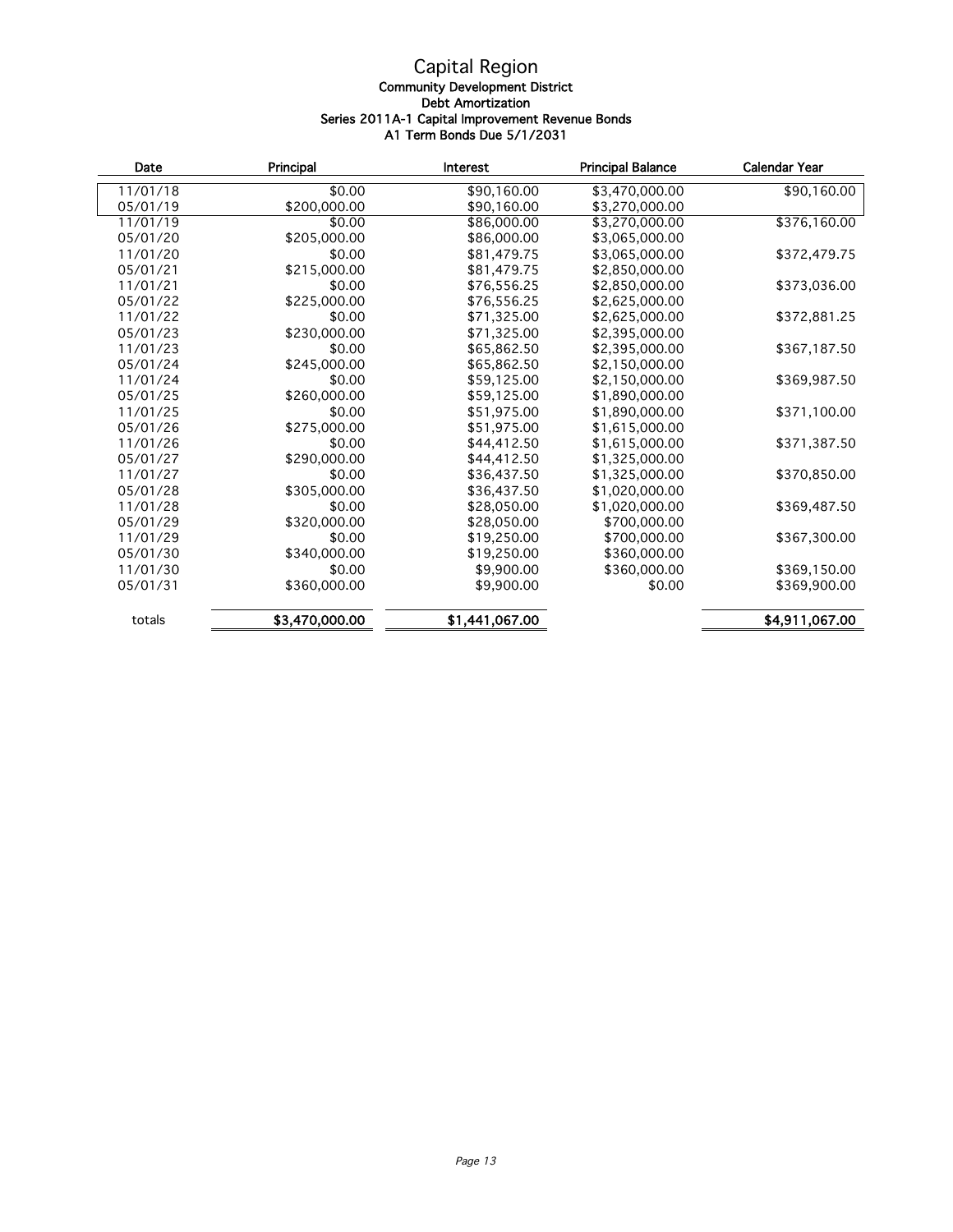Community Development District Debt Service Fund

## Series 2013A

| Description                                                                    | Adopted<br>Budget<br>FY 2018               | Actual<br>Thru<br>7/31/18                      | Projected<br>Next<br>2 Months | Total<br>Projected<br>9/30/18                  | Adopted<br><b>Budget</b><br>FY 2019        |
|--------------------------------------------------------------------------------|--------------------------------------------|------------------------------------------------|-------------------------------|------------------------------------------------|--------------------------------------------|
| Revenues                                                                       |                                            |                                                |                               |                                                |                                            |
| Special Assessment - Tax Collector<br>Interest Income<br>Carry Forward Surplus | \$862,173<br>\$0<br>\$326,189              | \$866,728<br>\$9,693<br>\$326,919              | \$0<br>\$400<br>\$0           | \$866,728<br>\$10,093<br>\$326,919             | \$862,173<br>\$2,500<br>\$332,213          |
| <b>TOTAL REVENUES</b>                                                          | \$1,188,362                                | \$1,203,340                                    | \$400                         | \$1,203,740                                    | \$1,196,885                                |
| <b>Expenditures</b>                                                            |                                            |                                                |                               |                                                |                                            |
| Interest - $11/1$<br>Special Call - 11/1<br>Interest - 5/1<br>Principal - 5/1  | \$230,839<br>\$0<br>\$230,839<br>\$405,000 | \$230,839<br>\$5,000<br>\$230,689<br>\$405,000 | \$0<br>\$0<br>\$0<br>\$0      | \$230,839<br>\$5,000<br>\$230,689<br>\$405,000 | \$223,399<br>\$0<br>\$223,399<br>\$420,000 |
| TOTAL EXPENDITURES                                                             | \$866,678                                  | \$871,528                                      | $\overline{50}$               | \$871,528                                      | \$866,798                                  |
| <b>EXCESS REVENUES / (EXPENDITURES)</b>                                        | \$321,684                                  | \$331,813                                      | \$400                         | \$332,213                                      | \$330,088                                  |

11/19 Interest Series 2013A \$215,209

|                           |            | Per Unit | Gross       | Net         |
|---------------------------|------------|----------|-------------|-------------|
| Lot Size                  | # of Units | Amount   | Assessments | Assessments |
| Apartments                | 486        | \$359    | \$174,421   | \$162,211   |
| *Towns                    | 82         | \$327    | \$26,828    | \$24,950    |
| 40s                       | 153        | \$382    | \$58,516    | \$54,420    |
| $*55s$                    | 107        | \$464    | \$49,650    | \$46,175    |
| $*65s$                    | 127        | \$573    | \$72,743    | \$67,651    |
| $*75s$                    | 56         | \$655    | \$36,694    | \$34,125    |
| 85s                       | 77         | \$710    | \$54,642    | \$50,817    |
| $*100s$                   | 40         | \$818    | \$32,736    | \$30,444    |
| $*1/2$ Ac                 | 73         | \$982    | \$71,717    | \$66,697    |
| $*1AC$                    | 3          | \$1,282  | \$3,847     | \$3,578     |
| Epoch Apls (Acres)        |            | \$3,806  | \$5,386     | \$5,009     |
| <b>Blended Commercial</b> | 113        | \$6,321  | \$339,888   | \$316,095   |
| Total                     | 1318       |          | \$927.067   | \$862.173   |

\* Certain Units have a lower debt per unit amount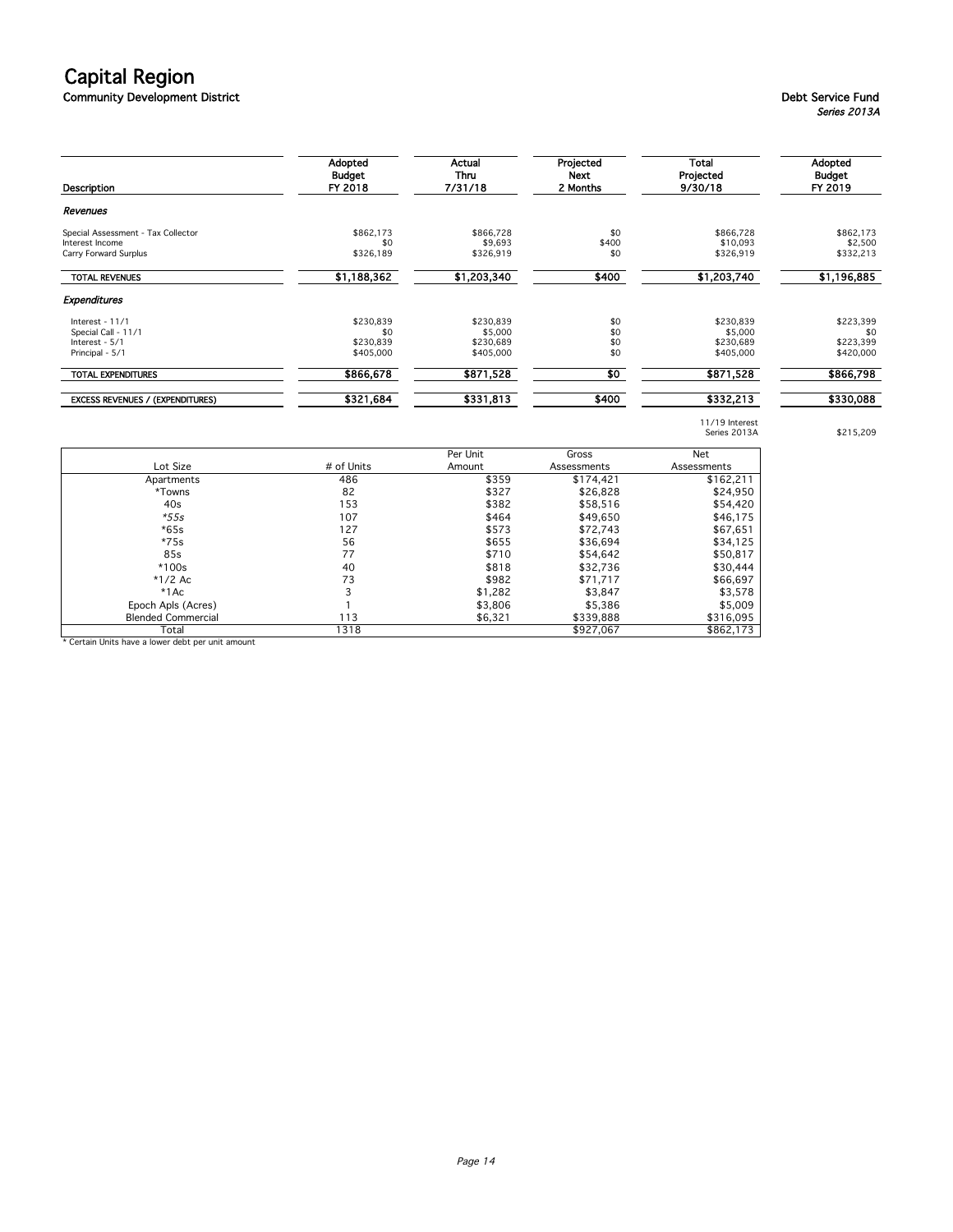#### Capital Region Community Development District Debt Amortization Series 2013 Capital Improvement Refunding Bonds

| Date     | Principal      | <b>Interest</b> | <b>Principal Balance</b> | <b>Calendar Year</b> |  |
|----------|----------------|-----------------|--------------------------|----------------------|--|
| 05/01/18 | \$405,000.00   | \$230,688.75    | \$8,300,000.00           |                      |  |
| 11/01/18 |                | \$223,398.75    | \$8,300,000.00           | \$859,087.50         |  |
| 05/01/19 | \$420,000.00   | \$223,398.75    | \$7,880,000.00           |                      |  |
| 11/01/19 |                | \$215,208.75    | \$7,880,000.00           | \$858,607.50         |  |
| 05/01/20 | \$440,000.00   | \$215,208.75    | \$7,440,000.00           |                      |  |
| 11/01/20 |                | \$205,968.75    | \$7,440,000.00           | \$861,177.50         |  |
| 05/01/21 | \$460,000.00   | \$205.968.75    | \$6,980,000,00           |                      |  |
| 11/01/21 |                | \$195,618.75    | \$6,980,000.00           | \$861,587.50         |  |
| 05/01/22 | \$480,000.00   | \$195,618.75    | \$6,500,000.00           |                      |  |
| 11/01/22 |                | \$184,338.75    | \$6,500,000.00           | \$859,957.50         |  |
| 05/01/23 | \$500,000.00   | \$184,338.75    | \$6,000,000,00           |                      |  |
| 11/01/23 |                | \$172,213.75    | \$6,000,000.00           | \$856,552.50         |  |
| 05/01/24 | \$530,000.00   | \$172,213.75    | \$5,470,000.00           |                      |  |
| 11/01/24 |                | \$158,831.25    | \$5,470,000.00           | \$861,045.00         |  |
| 05/01/25 | \$550,000.00   | \$158,831.25    | \$4,920,000.00           |                      |  |
| 11/01/25 |                | \$144,393.75    | \$4,920,000.00           | \$853,225.00         |  |
| 05/01/26 | \$585,000.00   | \$144,393.75    | \$4,335,000.00           |                      |  |
| 11/01/26 |                | \$127,575.00    | \$4,335,000.00           | \$856,968.75         |  |
| 05/01/27 | \$620,000.00   | \$127,575.00    | \$3,715,000.00           |                      |  |
| 11/01/27 |                | \$109,750.00    | \$3,715,000.00           | \$857,325.00         |  |
| 05/01/28 | \$660,000.00   | \$109,750.00    | \$3,055,000.00           |                      |  |
| 11/01/28 |                | \$90,775.00     | \$3,055,000.00           | \$860,525.00         |  |
| 05/01/29 | \$700,000.00   | \$90,775.00     | \$2,355,000.00           |                      |  |
| 11/01/29 |                | \$70,650.00     | \$2,355,000.00           | \$861,425.00         |  |
| 05/01/30 | \$740,000.00   | \$70,650.00     | \$1,615,000.00           |                      |  |
| 11/01/30 |                | \$48,450.00     | \$1,615,000.00           | \$859,100.00         |  |
| 05/01/31 | \$785,000.00   | \$48,450.00     | \$830,000.00             |                      |  |
| 11/01/31 |                | \$24,900.00     | \$830,000.00             | \$858,350.00         |  |
| 05/01/32 | \$830,000.00   | \$24,900.00     | \$0.00                   | \$854,900.00         |  |
| totals   | \$8,705,000.00 | \$4,174,833.75  |                          | \$12,879,833.75      |  |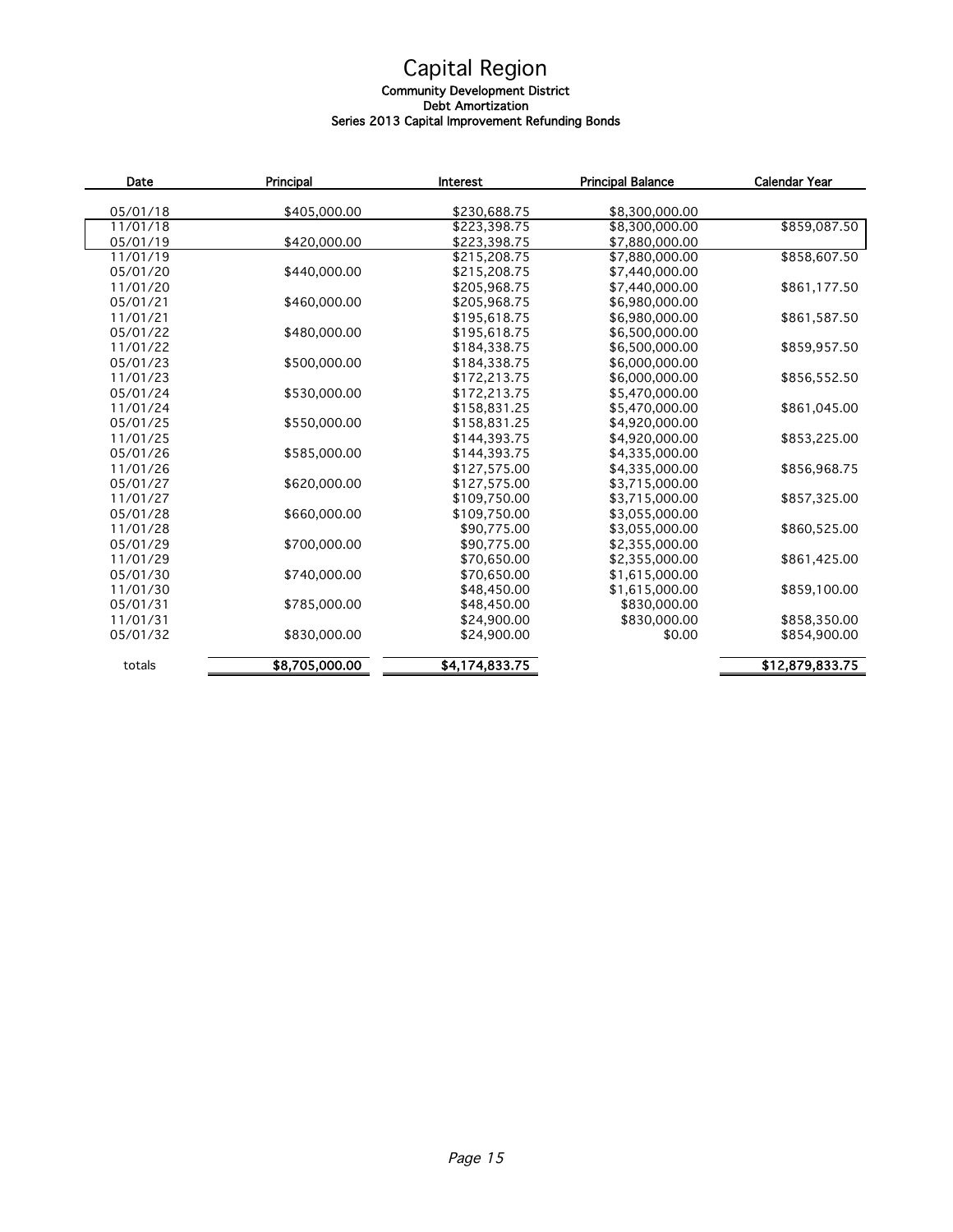Community Development District Debt Service Fund

| Description                                     | Proposed<br>Budget<br>FY 2018 | Actual<br>Thru<br>7/31/18 | Projected<br><b>Next</b><br>2 Months | <b>Total</b><br>Projected<br>9/30/18 | Adopted<br><b>Budget</b><br>FY 2019 |
|-------------------------------------------------|-------------------------------|---------------------------|--------------------------------------|--------------------------------------|-------------------------------------|
| Revenues                                        |                               |                           |                                      |                                      |                                     |
| Special Assessment - Tax Collector              | \$11,730                      | \$10,124                  | \$1,606                              | \$11,730                             | \$1,306,094                         |
| Special Assessment - Direct                     | \$465,532                     | \$36,467                  | \$429,065                            | \$465,532                            | \$0                                 |
| Interest Income                                 | \$2,779                       | \$2,379                   | \$400                                | \$2,779                              | \$2,500                             |
| Carry Forward Surplus                           | \$0                           | \$0                       | \$0                                  | \$0                                  | \$463,753                           |
| <b>TOTAL REVENUES</b>                           | \$480,041                     | \$48,971                  | \$431,071                            | \$480,041                            | \$1,772,347                         |
| <b>Expenditures</b>                             |                               |                           |                                      |                                      |                                     |
| Interest - 11/1                                 | \$0                           | \$0                       | \$0                                  | \$0                                  | \$412,384                           |
| Interest - 5/1                                  | \$73,313                      | \$73,313                  | \$0                                  | \$73,313                             | \$412,384                           |
| Principal - 5/1                                 | \$0                           | \$0                       | \$0                                  | \$0                                  | \$490,000                           |
| <b>TOTAL EXPENDITURES</b>                       | \$73,313                      | \$73,313                  | $\overline{50}$                      | \$73,313                             | \$1,314,769                         |
| Other Sources/(Uses)                            |                               |                           |                                      |                                      |                                     |
| Interfund Tranfer In/(Out)                      | \$56,632                      | \$57,024                  | \$0                                  | \$57,024                             | \$0                                 |
| * Bond Proceeds                                 | \$15,878,773                  | \$15,878,773              | \$0                                  | \$15,878,773                         | \$0                                 |
| Payment to Escrow                               | (\$15,878,773)                | (\$15,878,773)            | \$0                                  | (\$15,878,773)                       | \$0                                 |
| TOTAL OTHER SOURCES/(USES)                      | \$56,632                      | \$57,024                  | \$0                                  | \$57,024                             | $\overline{30}$                     |
| <b>EXCESS REVENUES / (EXPENDITURES)</b>         | \$463,361                     | \$32,682                  | \$431,071                            | \$463,753                            | \$457,578                           |
|                                                 |                               |                           |                                      | 11/19 Interest                       |                                     |
| * Bonds Proceeds are net of Reserve requirement |                               |                           |                                      | Series 2018A1                        | \$402,278                           |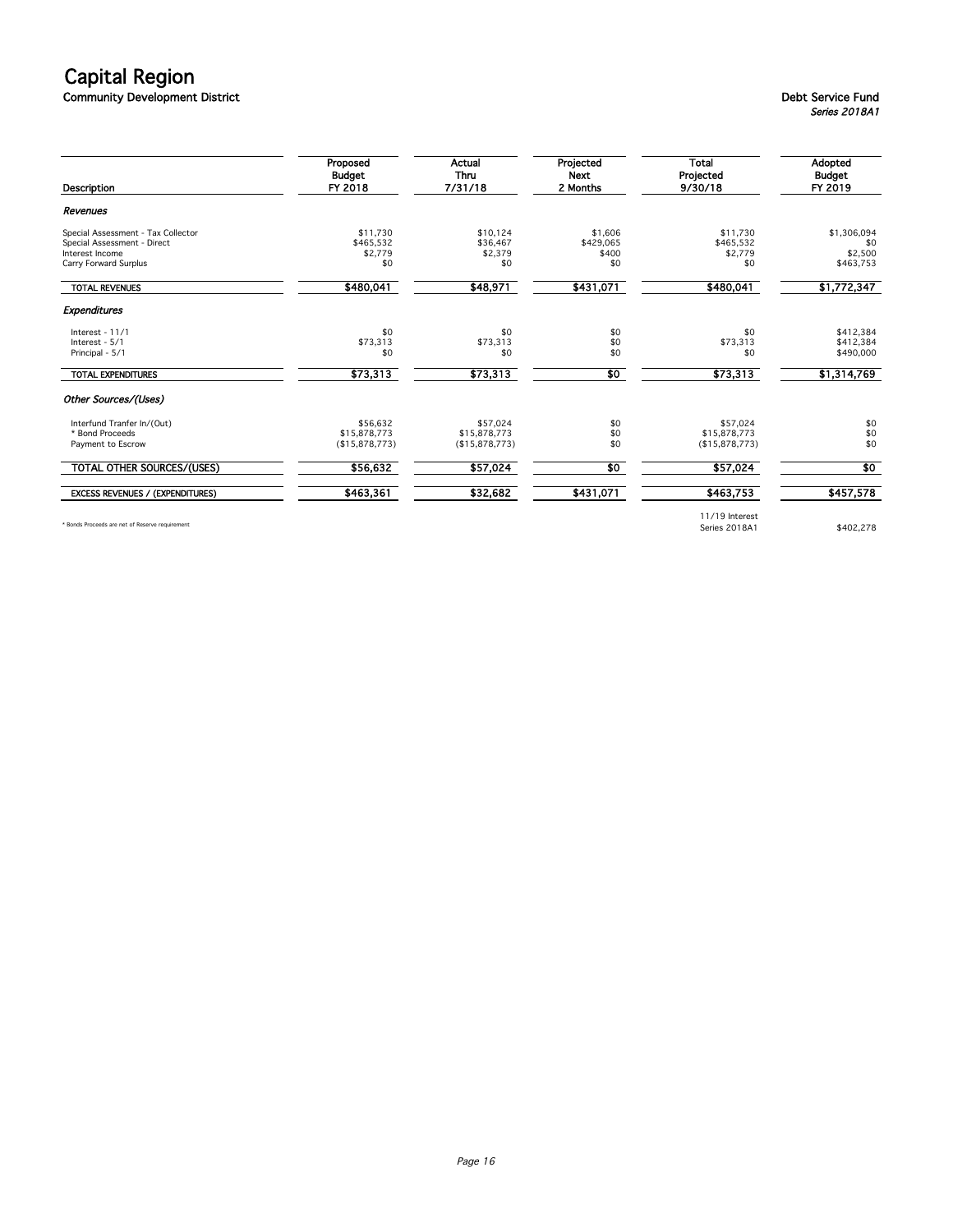#### Community Development District

Debt Amortization

#### Series 2018A1 Capital Improvement Revenue Refunding Bonds

| Date                 | Principal       | <b>Interest</b>             | <b>Principal Balance</b>           | Calendar Year   |
|----------------------|-----------------|-----------------------------|------------------------------------|-----------------|
|                      |                 |                             |                                    |                 |
| 05/01/18<br>11/01/18 |                 | \$73,312.78<br>\$412,384.38 | \$16,935,000.00<br>\$16,935,000.00 | \$485,697.16    |
| 05/01/19             | \$490,000.00    | \$412,384.38                | \$16,935,000.00                    |                 |
| 11/01/19             |                 | \$402,278.13                | \$16,445,000.00                    | \$1,304,662.51  |
| 05/01/20             | \$510,000.00    | \$402,278.13                | \$16,445,000.00                    |                 |
| 11/01/20             |                 | \$391,759.38                | \$15,935,000.00                    | \$1,304,037.51  |
| 05/01/21             | \$530,000.00    | \$391,759.38                | \$15,935,000.00                    |                 |
| 11/01/21             |                 | \$380,828.13                | \$15,405,000.00                    | \$1,302,587.51  |
| 05/01/22             | \$555,000.00    | \$380,828.13                | \$15,405,000.00                    |                 |
| 11/01/22             |                 |                             |                                    |                 |
|                      |                 | \$369,381.25                | \$14,850,000.00                    | \$1,305,209.38  |
| 05/01/23             | \$575,000.00    | \$369,381.25                | \$14,850,000.00                    |                 |
| 11/01/23             |                 | \$357,521.88                | \$14,275,000.00                    | \$1,301,903.13  |
| 05/01/24             | \$605,000.00    | \$357,521.88                | \$14,275,000.00                    |                 |
| 11/01/24             |                 | \$343,531.25                | \$13,670,000.00                    | \$1,306,053.13  |
| 05/01/25             | \$630,000.00    | \$343,531.25                | \$13,670,000.00                    |                 |
| 11/01/25             |                 | \$328,962.50                | \$13,040,000.00                    | \$1,302,493.75  |
| 05/01/26             | \$660,000.00    | \$328,962.50                | \$13,040,000.00                    |                 |
| 11/01/26             |                 | \$313,700.00                | \$12,380,000.00                    | \$1,302,662.50  |
| 05/01/27             | \$690,000.00    | \$313,700.00                | \$12,380,000.00                    |                 |
| 11/01/27             |                 | \$297,743.75                | \$11,690,000.00                    | \$1,301,443.75  |
| 05/01/28             | \$725,000.00    | \$297,743.75                | \$11,690,000.00                    |                 |
| 11/01/28             |                 | \$280,978.13                | \$10,965,000.00                    | \$1,303,721.88  |
| 05/01/29             | \$760,000.00    | \$280,978.13                | \$10,965,000.00                    |                 |
| 11/01/29             |                 | \$261,503.13                | \$10,205,000.00                    | \$1,302,481.26  |
| 05/01/30             | \$800,000.00    | \$261,503.13                | \$10,205,000.00                    |                 |
| 11/01/30             |                 | \$241,003.13                | \$9,405,000.00                     | \$1,302,506.26  |
| 05/01/31             | \$845,000.00    | \$241,003.13                | \$9,405,000.00                     |                 |
| 11/01/31             |                 | \$219,350.00                | \$8,560,000.00                     | \$1,305,353.13  |
| 05/01/32             | \$890,000.00    | \$219,350.00                | \$8,560,000.00                     |                 |
| 10/31/32             |                 | \$196,543.75                | \$7,670,000.00                     | \$1,305,893.75  |
| 05/01/33             | \$935,000.00    | \$196,543.75                | \$7,670,000.00                     |                 |
| 11/01/33             |                 | \$172,584.38                | \$6,735,000.00                     | \$1,304,128.13  |
| 05/01/34             | \$985,000.00    | \$172,584.38                | \$6,735,000.00                     |                 |
| 11/01/34             |                 | \$147,343.75                | \$5,750,000.00                     | \$1,304,928.13  |
| 05/01/35             | \$1,035,000.00  | \$147,343.75                | \$5,750,000.00                     |                 |
| 11/01/35             |                 | \$120,821.88                | \$4,715,000.00                     | \$1,303,165.63  |
| 04/30/36             | \$1,090,000.00  | \$120,821.88                | \$4,715,000.00                     |                 |
| 10/31/36             |                 | \$92,890.63                 | \$3,625,000.00                     | \$1,303,712.51  |
| 05/01/37             | \$1,145,000.00  | \$92,890.63                 | \$3,625,000.00                     |                 |
| 10/31/37             |                 | \$63,550.00                 | \$2,480,000.00                     | \$1,301,440.63  |
| 05/01/38             | \$1,210,000.00  | \$63,550.00                 | \$2,480,000.00                     |                 |
| 11/01/38             |                 | \$32,543.75                 | \$1,270,000.00                     | \$1,306,093.75  |
| 05/01/39             | \$1,270,000.00  | \$32,543.75                 | \$1,270,000.00                     | \$1,302,543.75  |
| totals               | \$16,935,000.00 | \$10,927,719.14             |                                    | \$27,862,719.14 |
|                      |                 |                             |                                    |                 |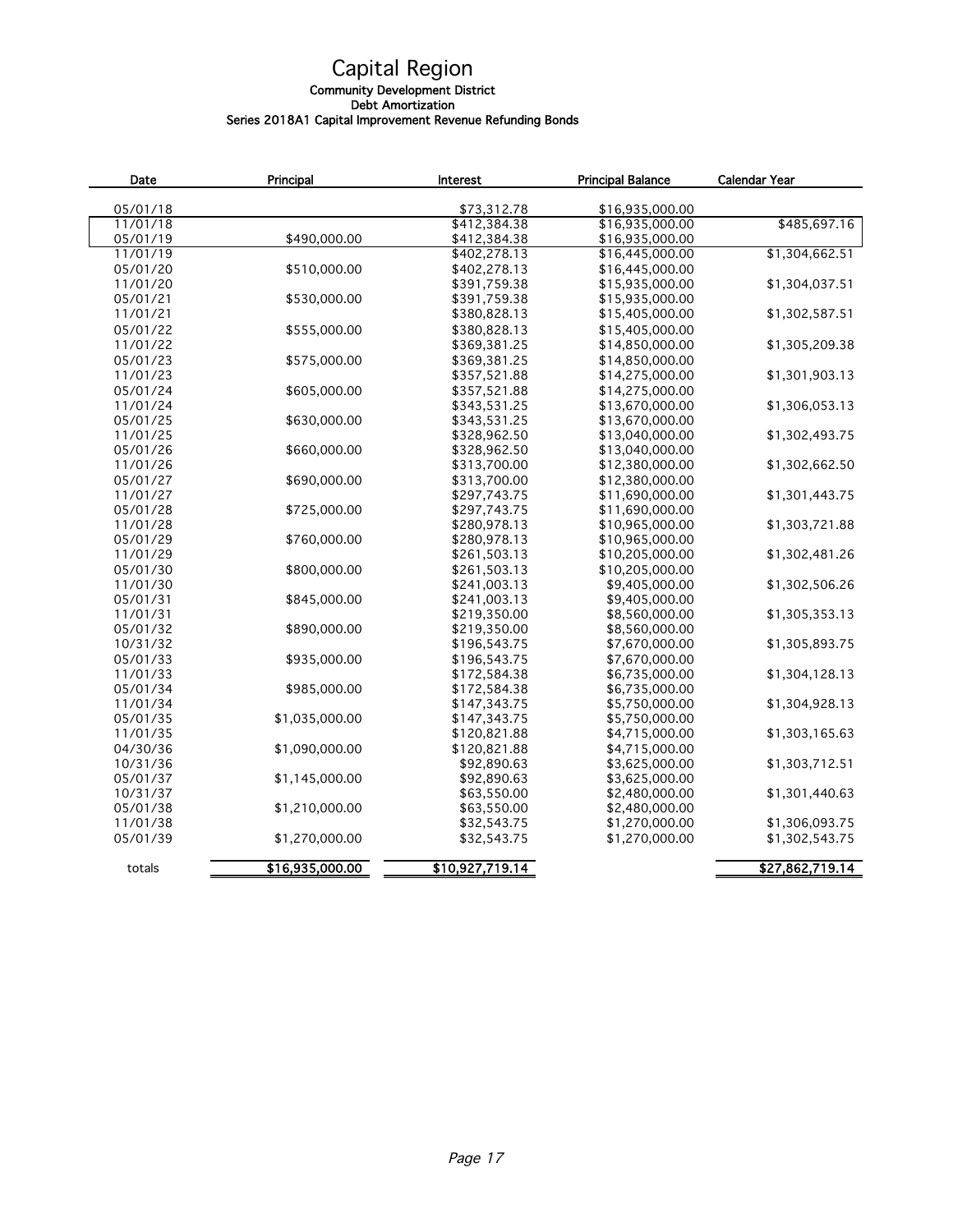Community Development District Debt Service Fund

## Series 2018A2

| Description                                     | Proposed<br>Budget<br>FY 2018 | Actual<br>Thru<br>7/31/18 | Projected<br><b>Next</b><br>2 Months | Total<br>Projected<br>9/30/18 | Adopted<br><b>Budget</b><br>FY 2019 |
|-------------------------------------------------|-------------------------------|---------------------------|--------------------------------------|-------------------------------|-------------------------------------|
| Revenues                                        |                               |                           |                                      |                               |                                     |
| Special Assessment - Tax Collector              | \$10,359                      | \$11.855                  | \$0                                  | \$11,855                      | \$274,146                           |
| Interest Income                                 | \$1,046                       | \$646                     | \$400                                | \$1,046                       | \$2,500                             |
| Carry Forward Surplus                           | \$608                         | \$0                       | \$608                                | \$608                         | \$62,031                            |
| <b>TOTAL REVENUES</b>                           | \$12,013                      | \$12,500                  | \$1,008                              | \$13,508                      | \$338,678                           |
| <b>Expenditures</b>                             |                               |                           |                                      |                               |                                     |
| Interest - 11/1                                 | \$0                           | \$0                       | \$0                                  | \$0                           | \$58,408                            |
| Interest - 5/1                                  | \$10,384                      | \$10,384                  | \$0                                  | \$10,384                      | \$58,408                            |
| Principal - 5/1                                 | \$0                           | \$0                       | \$0                                  | \$0                           | \$160,000                           |
| <b>TOTAL EXPENDITURES</b>                       | \$10,384                      | \$10,384                  | $\overline{50}$                      | \$10,384                      | \$276,815                           |
| Other Sources/(Uses)                            |                               |                           |                                      |                               |                                     |
| Interfund Tranfer In/(Out)                      | \$58.907                      | \$58.907                  | \$0                                  | \$58.907                      | \$0                                 |
| * Bond Proceeds                                 | \$2,376,964                   | \$2,376,964               | \$0                                  | \$2,376,964                   | \$0                                 |
| Gain/Loss                                       | \$4,538                       | \$4.538                   | \$0                                  | \$4,538                       | \$0                                 |
| Payment to Escrow                               | (\$2,381,501)                 | (\$2,381,501)             | \$0                                  | (\$2,381,501)                 | \$0                                 |
| TOTAL OTHER SOURCES/(USES)                      | \$58,907                      | \$58,907                  | \$0                                  | \$58,907                      | $\overline{30}$                     |
| <b>EXCESS REVENUES / (EXPENDITURES)</b>         | \$60,536                      | \$61,023                  | \$1,008                              | \$62,031                      | \$61,863                            |
|                                                 |                               |                           |                                      | 11/19 Interest                |                                     |
| * Bonds Proceeds are net of Reserve requirement |                               |                           |                                      | Series 2018A2                 | \$55,308                            |